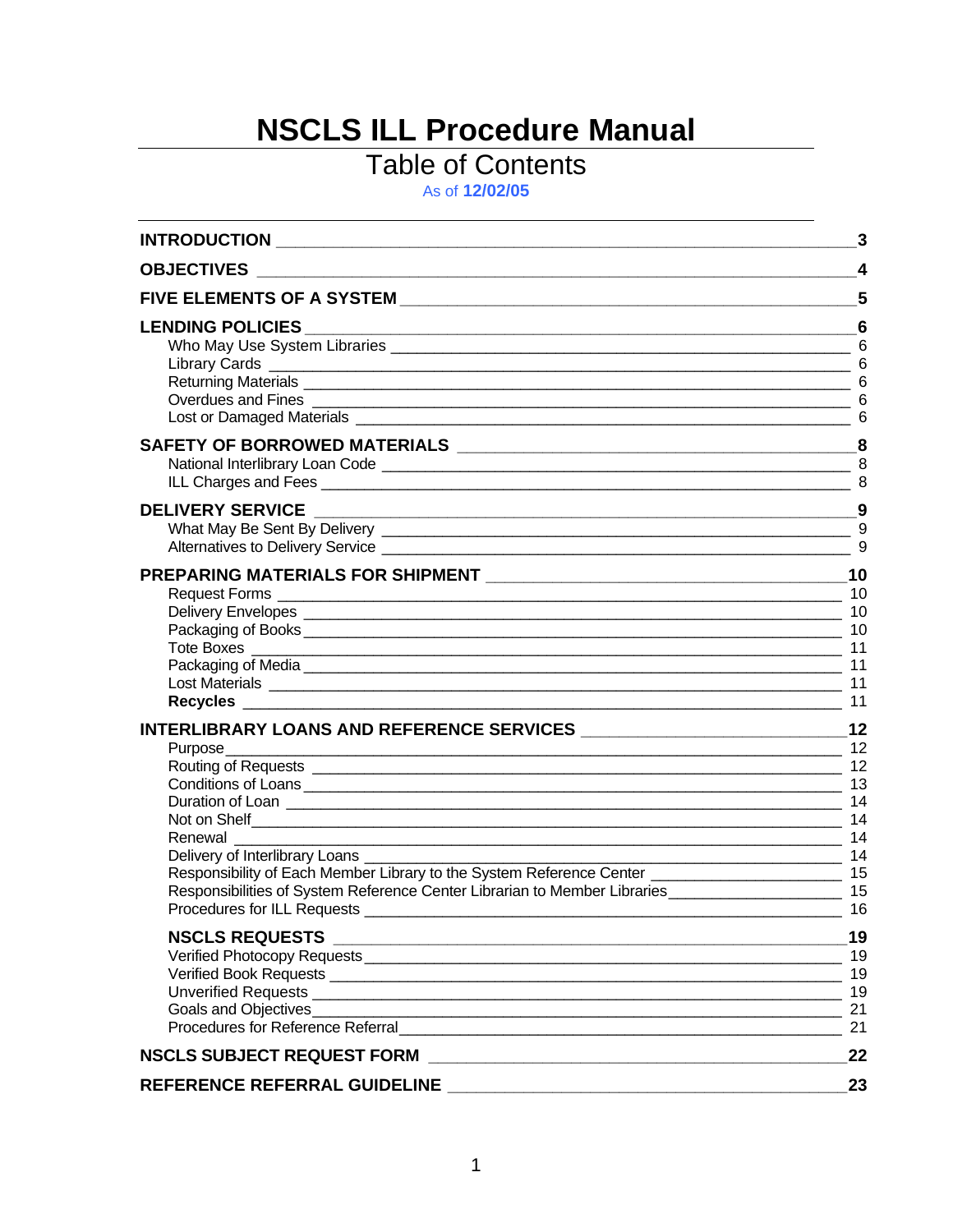| INTERLIBRARY LOAN TABLE - <i>UPDATED OCTOBER 2005</i> | 24        |  |
|-------------------------------------------------------|-----------|--|
| LISTEN- IN AUDIO CASSETTE AND COMPACT DISC MANUAL     | 26        |  |
|                                                       | 26        |  |
|                                                       | 26        |  |
|                                                       | 26        |  |
|                                                       |           |  |
|                                                       |           |  |
|                                                       | 28        |  |
|                                                       | 28        |  |
|                                                       |           |  |
|                                                       |           |  |
|                                                       | 30        |  |
| VHS VIDEOCASSETTE & DVD MANUAL ________               | 31        |  |
|                                                       |           |  |
|                                                       |           |  |
|                                                       |           |  |
|                                                       |           |  |
|                                                       |           |  |
| Audience Ratings 33                                   |           |  |
|                                                       | $\sim$ 34 |  |
|                                                       | 34        |  |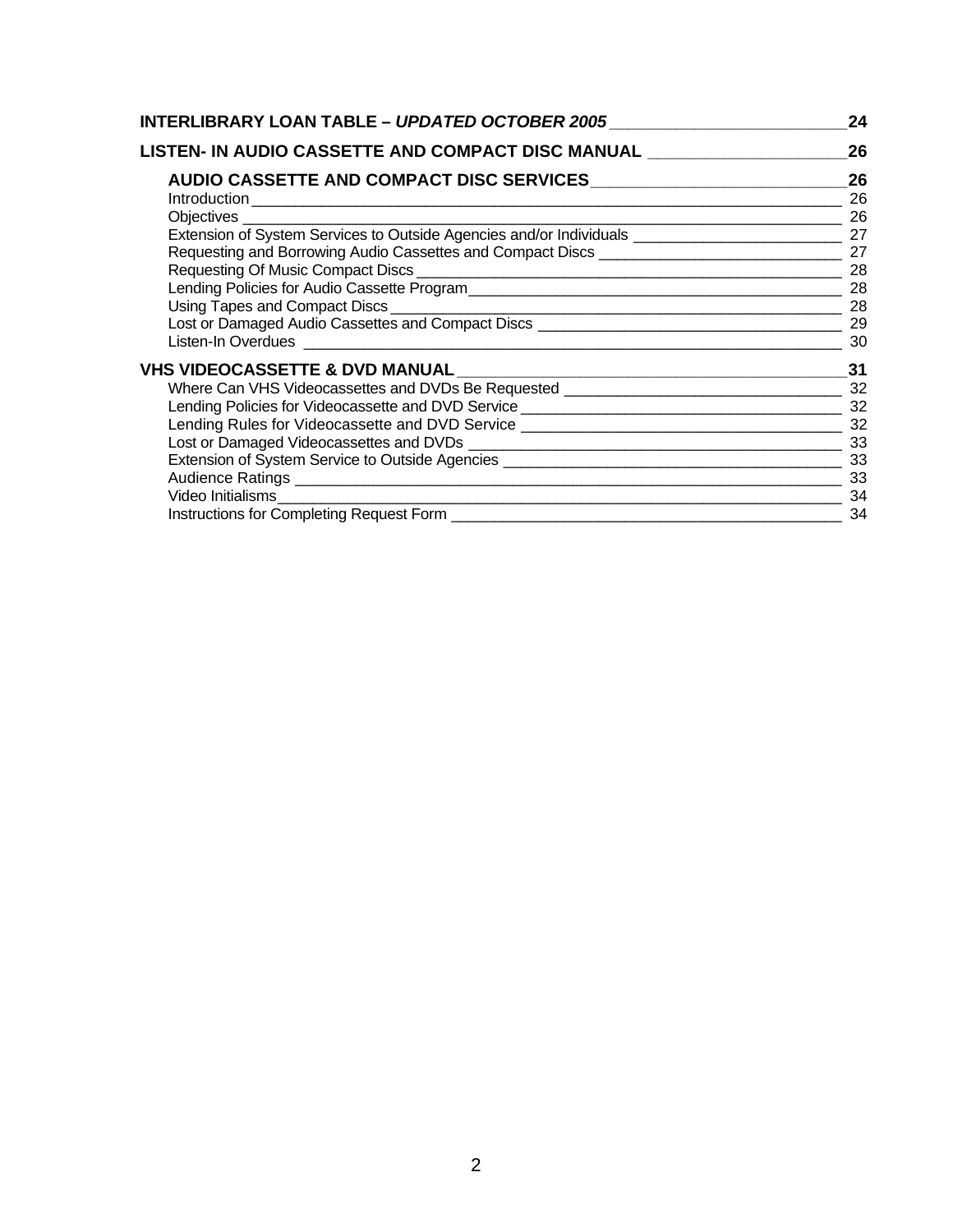# **INTRODUCTION**

The North State Cooperative Library System consists of twelve library jurisdictions in twelve northern counties of California.

The total area served is 37,099 square miles, with a population over 731,250. With the principal industry being agriculture, a good portion of the area population lives in Butte, Humboldt, and Shasta Counties. The terrain ranges from the typical flatland of the Sacramento Valley to the high mountains of the Sierra Nevada and Cascade Ranges.

The North State Cooperative Library System is the result of years of careful planning to bring to this area the library services that today's citizen requires. With the improvements in technology and techniques for disseminating information, the participating libraries are combining their efforts to serve the wide variety of interests of the public.

Through grants under the Library Services and Construction Act (LSTA) and the California Library Services Act (CSLA), the North State Cooperative Library System was established in January 1969.

In order to meet the reference needs of the residents served by the member libraries, a System Reference Center (SRC) has been established at the Butte County Library Headquarters in Oroville. Through the SRC, System resources will be more accessible. Staff from the member libraries may refer questions to the SRC when they feel that the patron's request for information goes beyond the scope, mission or resources of their library.

The SRC is allocated funds to purchase resource materials, coordinated for System purposes. The materials are housed in the reference collection of the library hosting the SRC. This enables the System to obtain access to needed but expensive reference books and other materials. Selection of materials for member libraries is the responsibility of each library. Member libraries may request the assistance of the System Administrator or the Reference Coordinator with collection development.

A delivery service transports various library materials throughout the System. With the distances to be covered in this area, the delivery service is a focal point to System activity.

Patrons in good standing with their home libraries, may borrow from any member library that currently participates in Interlibrary Loan. Library materials may be returned to any library in the System and the delivery van will return the materials to the owning library.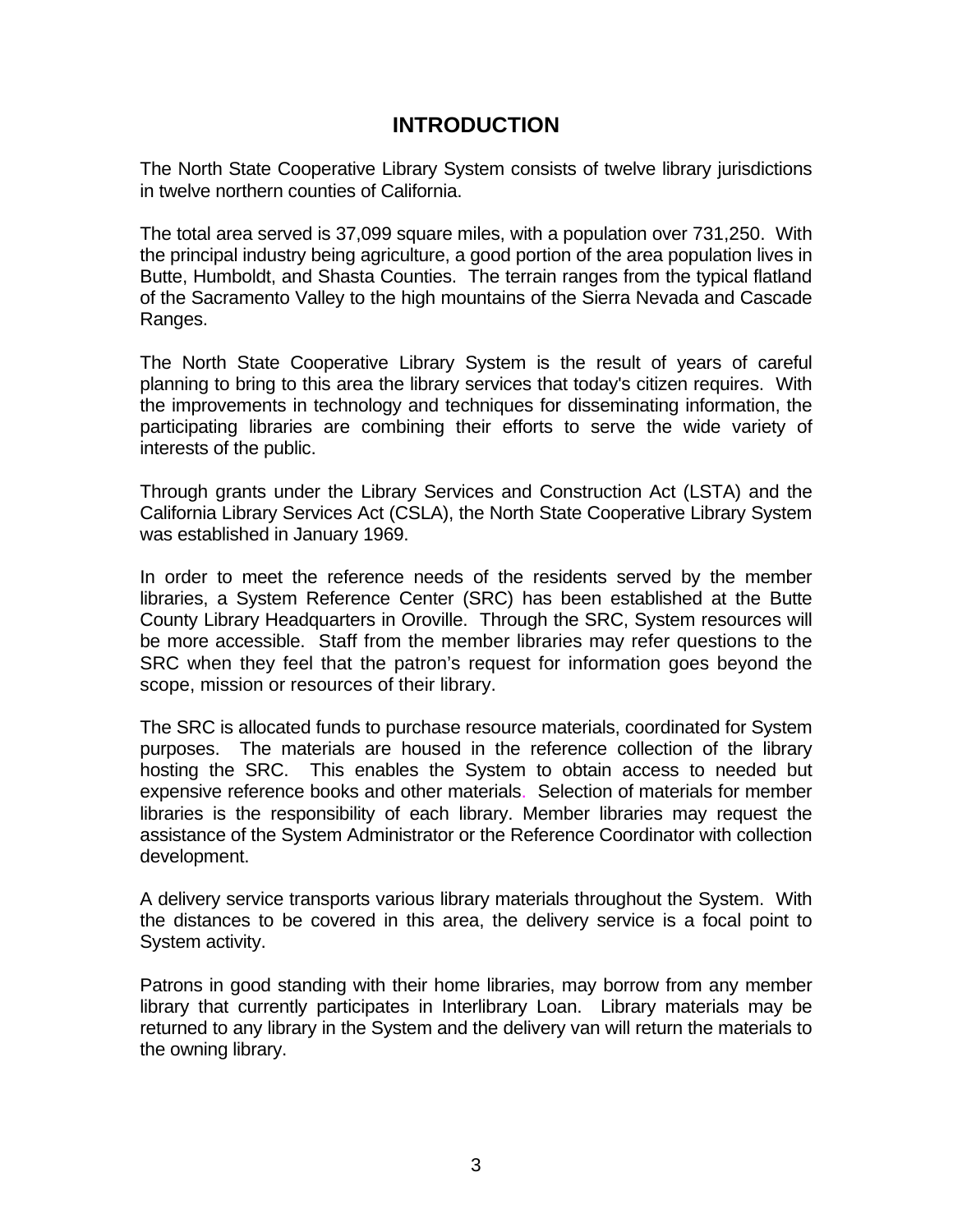# **OBJECTIVES**

- 1. To provide equal access to library resources for the residents of the area served by the member libraries, by means of reciprocal borrowing privileges and by the installation of a communications system combining the capabilities of telephone, fax, regular and electronic mail, and delivery services.
- 2. To provide a wider variety of library materials, through the enrichment of individual library collections by means of the purchase of special materials to be placed in individual library collections.
- 3. To improve reference service to the public by means of establishing a Reference Center, building up reference collections, providing access to regional resources through appropriate union lists, providing trained reference personnel, and instituting an in-service training program.
- 4. To introduce new services to communities as needs are identified and funding becomes available.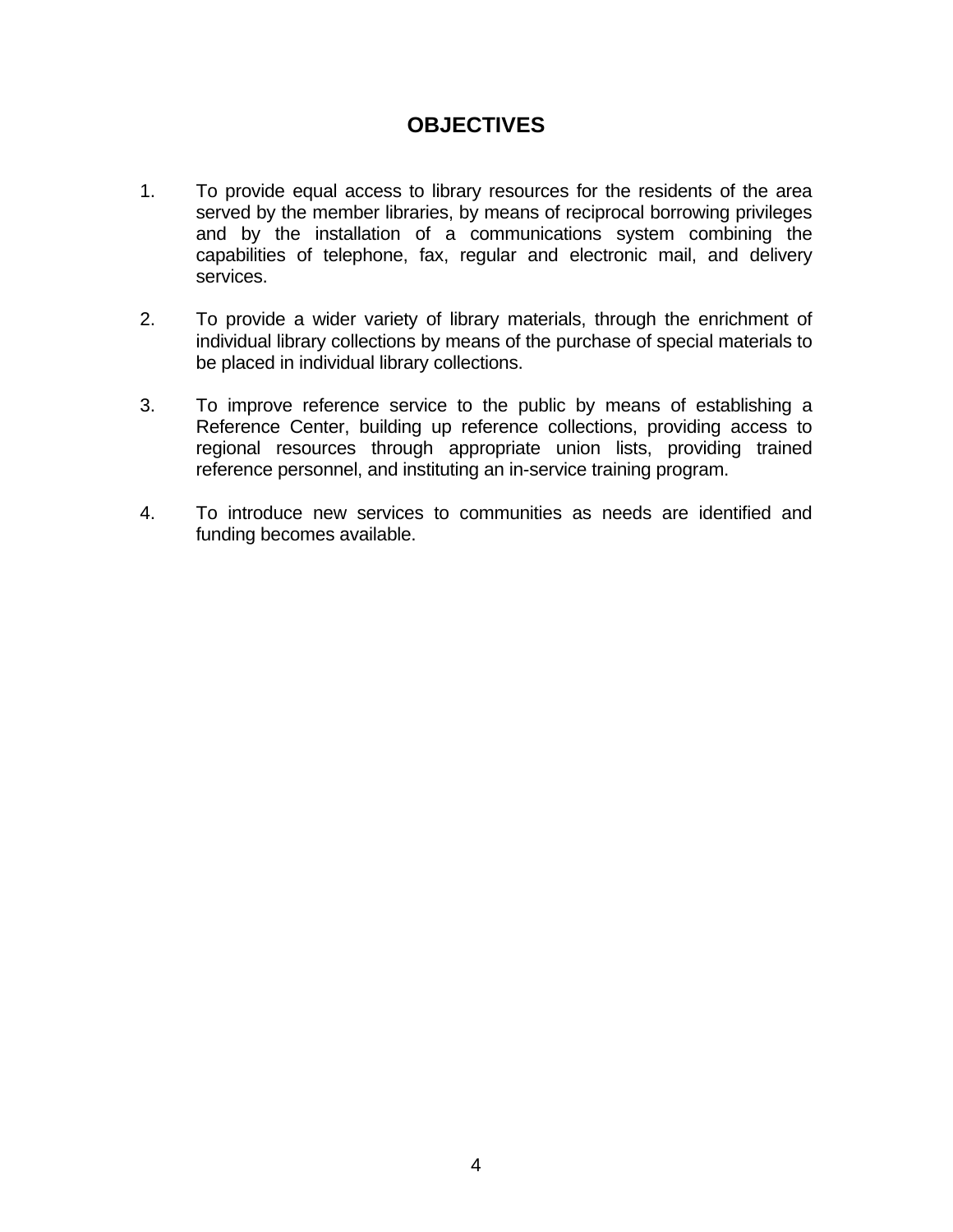# **FIVE ELEMENTS OF A SYSTEM**

- l. **Service** the sole purpose of forming a library system is to better serve the library user present and future.
- 2. **Resources** a basic feature of the library system concept is the sharing of resources. Sharing techniques, which facilitate exchange of information and materials, bring a steady flow of items that are new to each community library.
- 3. **Accessibility** the fact of making the resources of all libraries in a system legally, physically, and bibliographically accessible provides an immensely significant improvement in the service potential of all.
- 4. **Organization** the cooperative type of system organization offers the greatest degree of flexibility within the System, while at the same time offers the greatest degree of local control.
- **5. Management**  once professional judgments and policies are established, the best management techniques should be employed for the efficient and economic provisions of library service.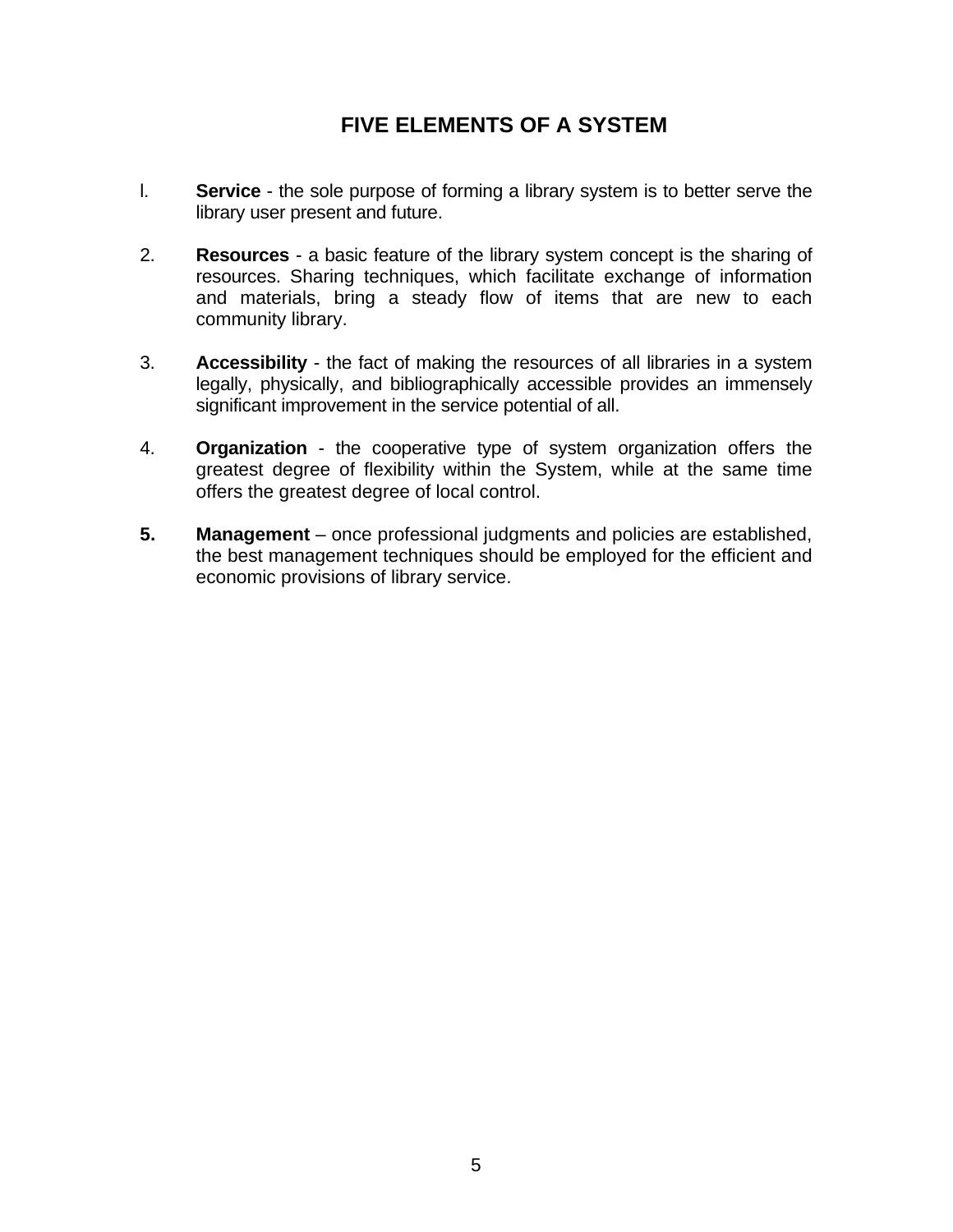# **LENDING POLICIES**

### **Who May Use System Libraries**

All residents within the areas served by the member libraries, and residents of other systems as reciprocal agreements are made, are entitled to full borrowing privileges. Such privileges are subject to the borrowing regulations of the individual library. Some members participate in the Universal Borrowing Program of the California Library Services Act. All participate in Equal Access.

### **Library Cards**

Each borrower using System facilities should present a card from his/her own community before using the facilities of any other library. If the borrower is from an area where cards have not been issued, satisfactory identification should be required.

Each library will follow its own procedures for issuing temporary cards to nonresident borrowers. Each library will determine what records to keep on nonresident borrowers.

# **Returning Materials**

Books and other materials may be returned to any outlet within the System without penalty, other than overdue charges where applicable. Films and records should be returned by the patron to the issuing library unless other arrangements have been made. The issuing library is the library that charges out the material directly to the patron. It is not the owning library that loaned the materials through ILL. In all cases, materials should be returned on time.

# **Overdues and Fines**

The library where overdue material is returned will collect the fine, according to its own fine schedule. The library that collects the fine will keep it. It should be the responsibility of the issuing library to send overdue notices.

# **Lost or Damaged Materials**

The issuing library must bear the replacement cost for lost or damaged materials. The issuing library will follow its own procedures for settling with the borrower,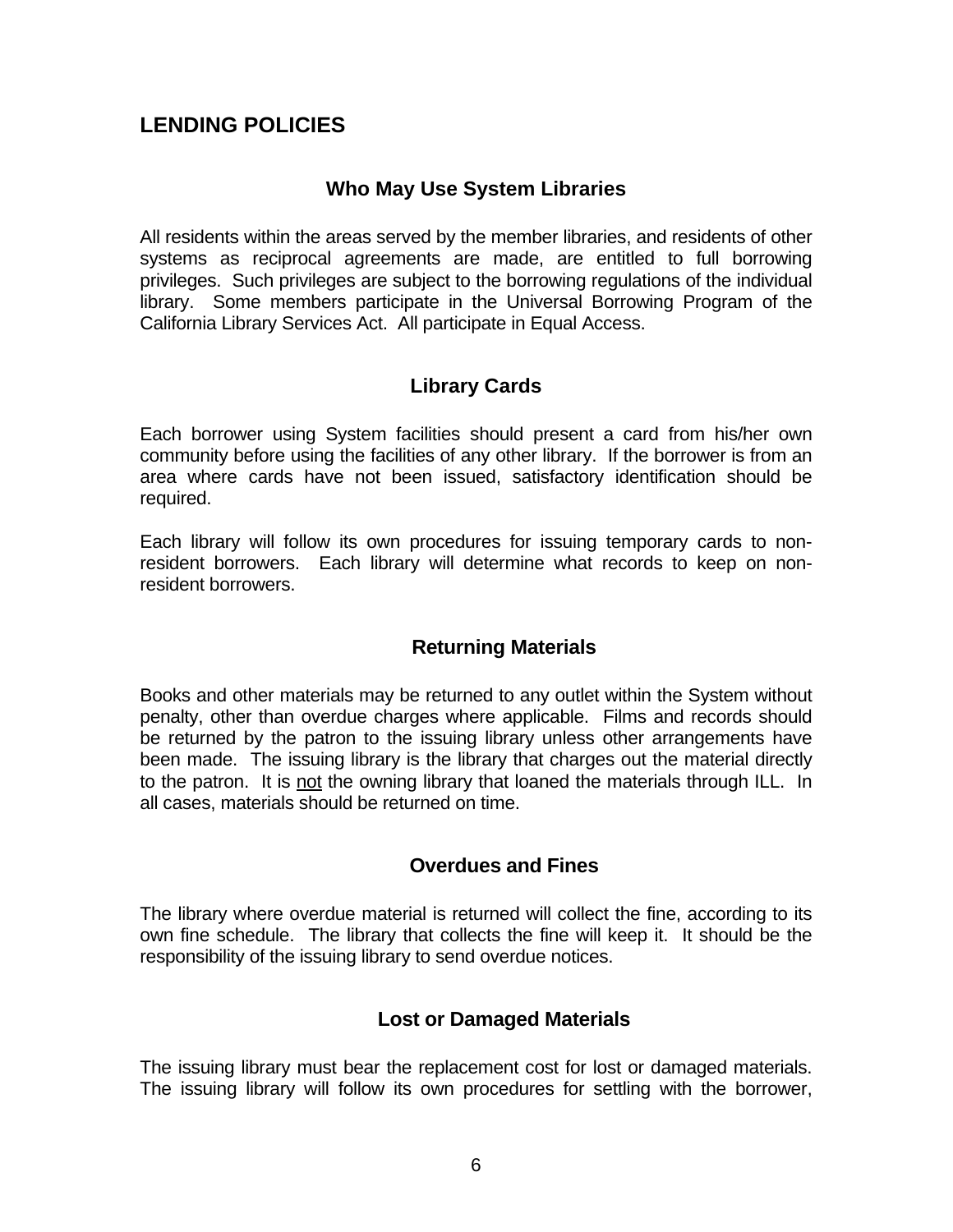unless the library where the book is returned can collect the damages. Money will be returned with the damaged material to the library that owns the material. The issuing library is responsible for the materials from the time the item leaves the owning library until the item is returned to the owning library, including when the item is in transit. (See p. 8 for rule on safety of borrowers.)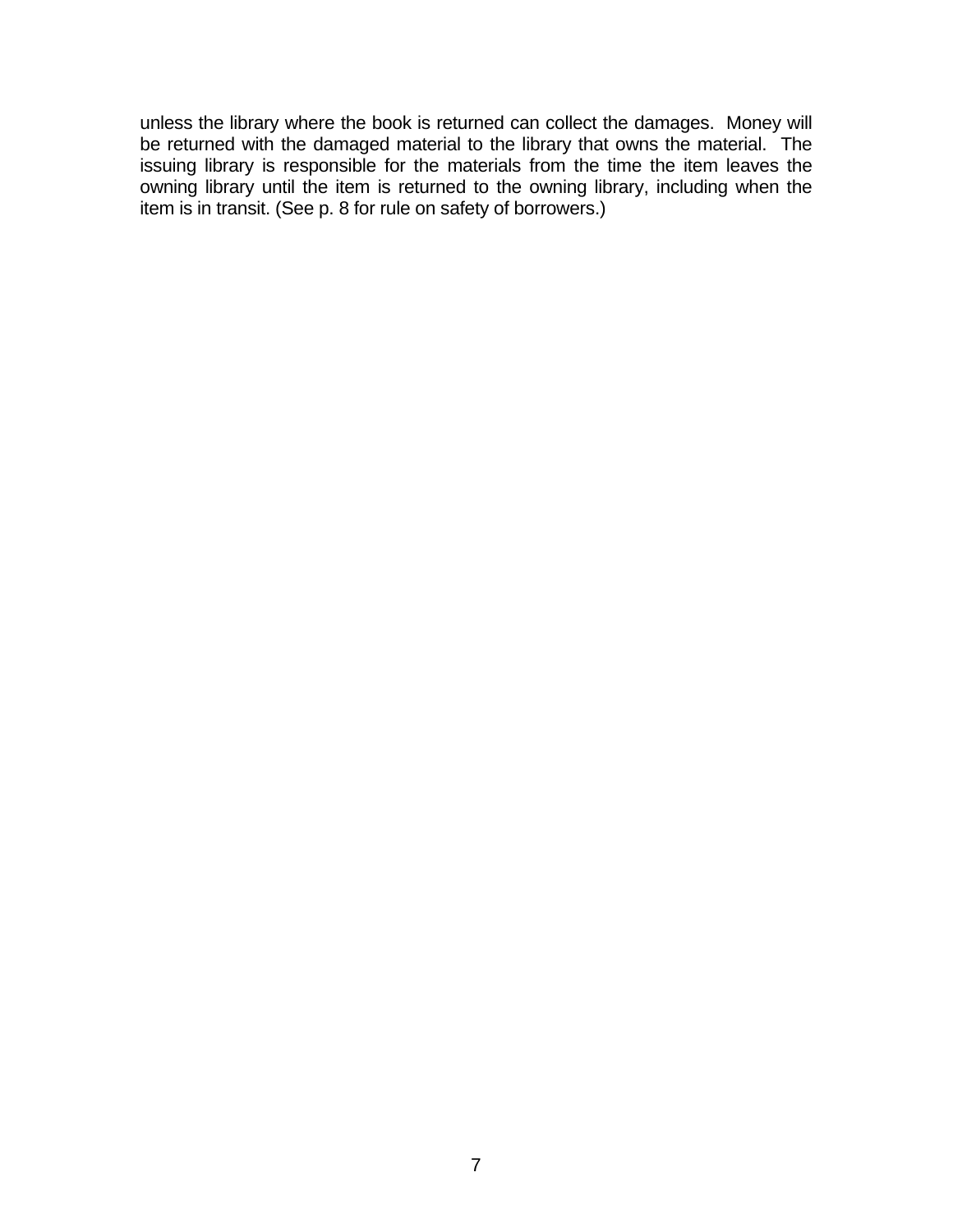# **SAFETY OF BORROWED MATERIALS**

### **National Interlibrary Loan Code**

IV. Responsibilities of Borrowing Libraries.

 1. The safety of borrowed material is the responsibility of the borrowing library from the time the material leaves the lending library until it is received (back) by the lending library. The borrowing library is responsible for packaging the material so as to ensure its return in good condition. If damage or loss occurs, the borrowing library must meet all costs of repair or replacement, in accordance with the preference of the lending library.

[Boucher, Virginia. Interlibrary Loan Practices Handbook. (Chicago: American Library Association, 1984), 140.]

# **ILL Charges and Fees**

NSCLS does not charge for ILL since state laws and CLSA regulations provide for and require public library services to be free.

However, some private and academic libraries do have interlibrary loan and other fees. If the requested item(s) are not available from a "free" source, the patron is to be advised of the fee(s) charged by the lending library. NSCLS, or the member library, will process the request if the patron agrees to the fee(s). NSCLS will not pay for ILL or related fees or charges for patrons.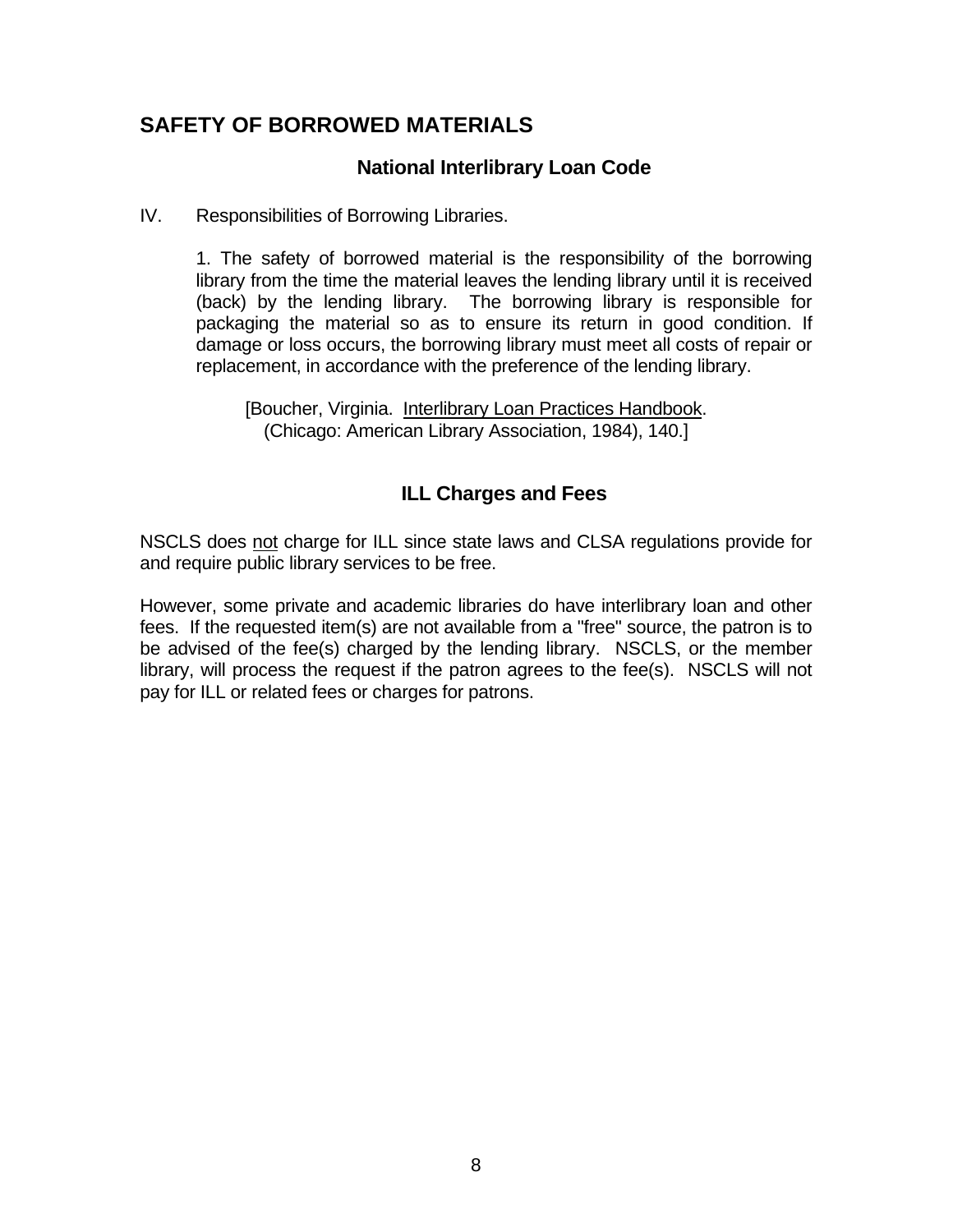# **DELIVERY SERVICE**

Delivery vans, operating on regular schedules, transport library materials among member and affiliate libraries, some branches, and from the System Headquarters and Reference Center. Materials may be sent to other designated areas, also (see current System delivery schedule.).

In addition to distributing materials within NSCLS, the System sends materials via UPS to MVLS, 49/99, and North Bay Cooperative Library System. Materials for BALIS, Peninsula, and South Bay Library Systems should be sent to Peninsula Library System (PLS). Be sure to use the correct routing slip for each system.

If a library is not listed on routing slips, NSCLS does not deliver to that library. Each library is responsible for mailing materials to owning libraries outside the NSCLS service area according to the routing methods described in the paragraph above.

### **What May Be Sent By Delivery**

The delivery service may be used to send any library materials, including interlibrary loans and books returned by patrons, to and among member libraries, to branches on the delivery routes, and to the System Headquarters. Books to go to Recycling Centers may also be sent. All materials must be clearly marked for destination. (See System Delivery schedules and route slips.) If a route slip is not used for materials, the sender will be held responsible if the material is delivered incorrectly.

Memos, written requests, and other communications should be placed in routing envelopes, with routing clearly indicated on them. It is not necessary to use a route slip on a delivery envelope when the envelope has a white route sheet on the face. Unsolicited materials arriving in the delivery are handled at the discretion of the receiving library.

### **Alternatives to Delivery Service**

If the delivery van is not scheduled to pick up at your library in time to send materials when needed, the U. S. Postal Service, UPS, Greyhound, or other carriers may be used. Branches should follow the policies of their own headquarters libraries.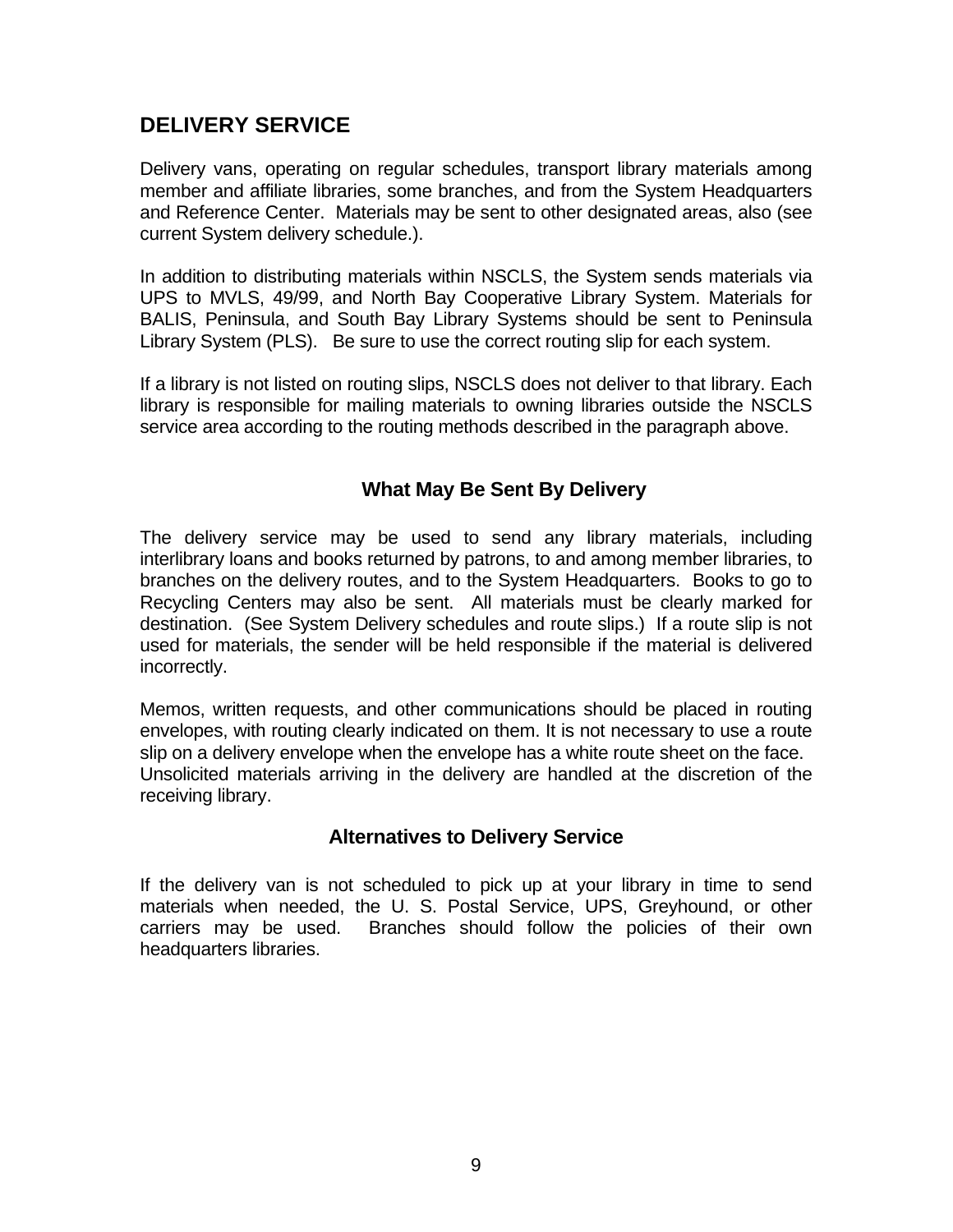# **PREPARING MATERIALS FOR SHIPMENT**

### **Request Forms**

#### Media Forms

- 1. Do not fold or remove the strip on the side of the Media request form.
- 2. When returning videos, please draw an "X" through the loan information and circle NSCLS HOS.

# **Delivery Envelopes**

- 1. Black out all previous addresses on the envelope.
- 2. Put the name of the library and the name of the person to whom the material is being sent on the envelope. Do not put the name of the sending library on the envelope as this may cause confusion over proper delivery location.
- 3. Do not use staples to fasten envelopes unless heavy materials are enclosed. (Envelopes and materials are damaged and extra time is taken to remove staples to get to the materials.)
- 4. Photocopies, magazines, request slips, etc., should be placed in envelopes for shipment. For security, these items should not be sent with just a route slip attached.

### **Packaging of Books**

- 1. Put a route slip in or on each item. Do not tape route slip to any books. Use the correct color of route slip.
- 2. Black out all previously circled libraries on route slip. Circle the new library designation boldly for easy reading by the driver. Add the branch name if appropriate.
- 3. Position the route slip so that the circled destination is easily visible.
- 4. Limit stacks of materials to no more than two (2). If more than one item is sent, use a second heavy-duty rubber band to hold the books together.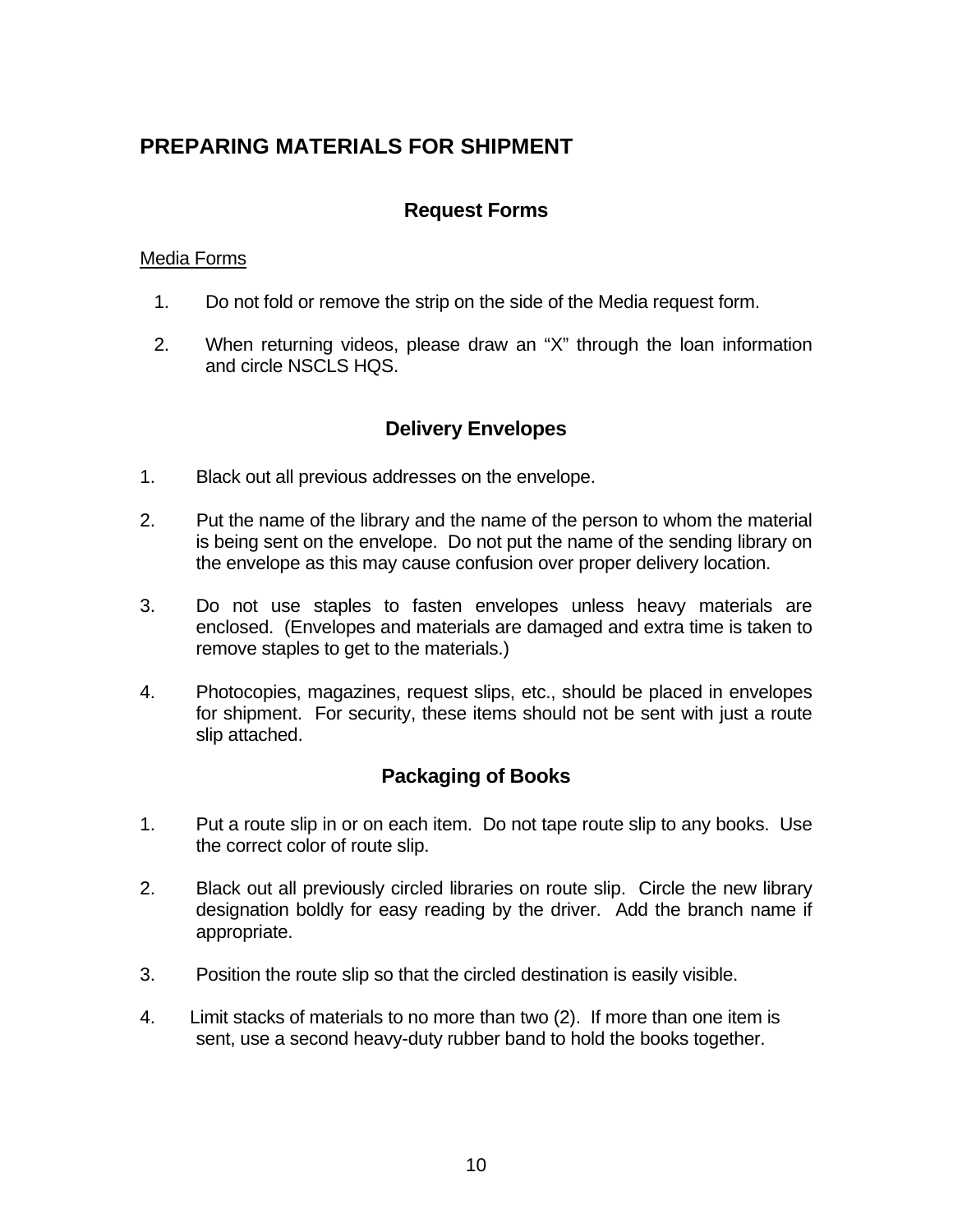### **Tote Boxes**

- 1. Place items in a tote box. Boxes should not be overfilled, the metal bails need to be able to be folded down to permit stacking of tote boxes.
- 2. Have a designated place for pick-ups and deliveries.
- 3. Keep the weight of the tote boxes and other shipments within reasonable limits to prevent back strain.

# **Packaging of Media**

- 1. Use appropriate shipping cases. Be sure that the top of the shipping case is securely fastened.
- 2. Please place DVD's in padded envelope.

# **Lost Materials**

1. If an item is lost, notify the driver and NSCLS Headquarters. The borrowing library pays for lost items.

### **Recycles**

- 1. Boxes for recycling must be securely taped or secured to insure they will not open during transit.
- 2. All boxes must be marked "Recycle" in bold letters across the top and at least two sides. Please use marking pens.
- 3. Because Shasta County Library has limited space to store recycles, it is essential that drivers accept no more than **two** boxes of recycles per jurisdiction. When the storage space overflows, it is necessary to ask all libraries to stop sending recycles until the situation is cleared. Van Route #1 drivers have limited space in the vans and cannot accommodate large loads of recycles.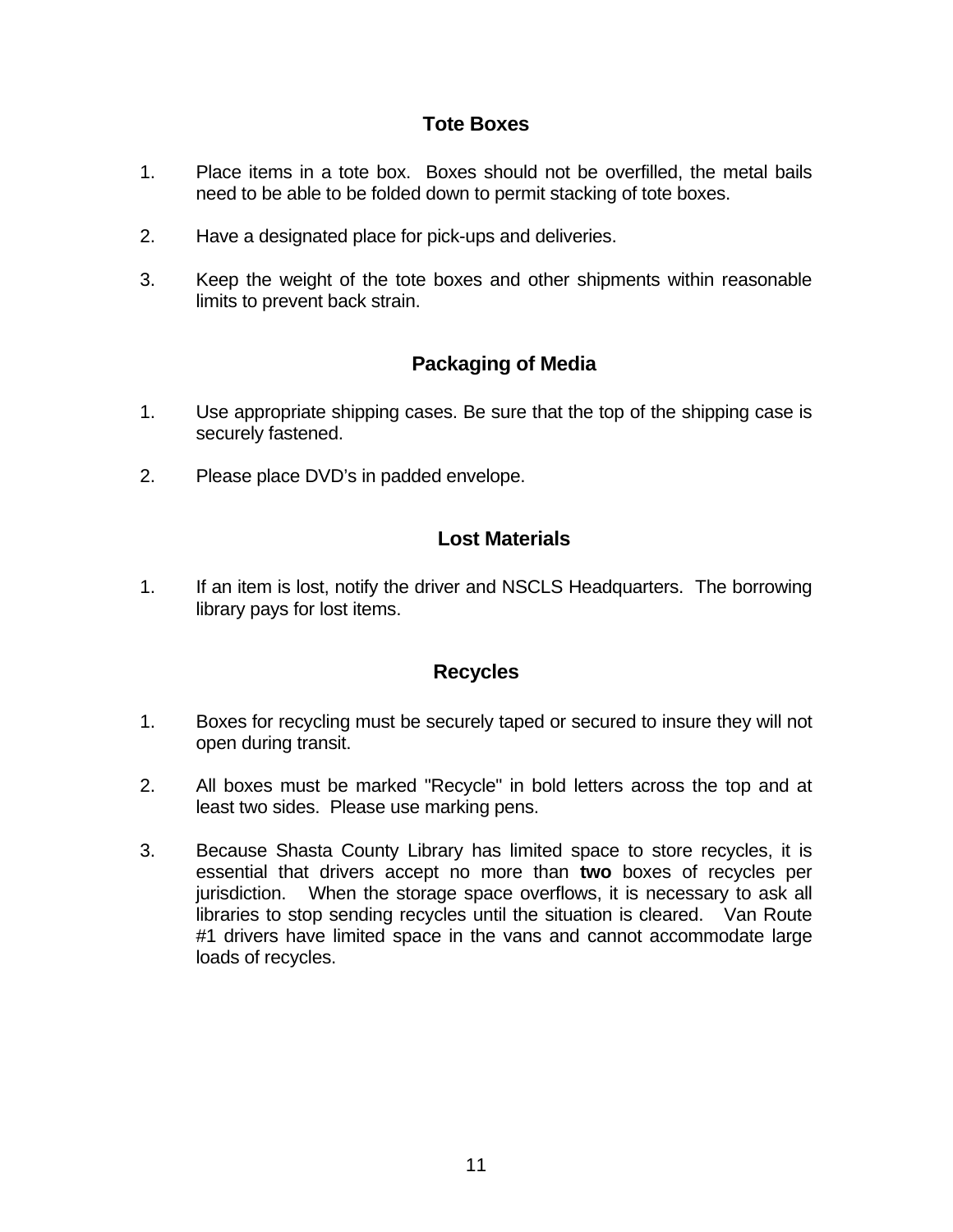# **INTERLIBRARY LOANS AND REFERENCE SERVICES**

### **Purpose**

One of the main functions of the System is to provide a framework so that any library within the System may effectively use the resources of other System libraries. In order to do this, a network has been established so that in the event a community library cannot fill a request, it is channeled to the headquarters library. Then, if it cannot be filled there, the headquarters library will search the NSCLS Union Catalog and OCLC for holdings. The request will be forwarded by the headquarters library to the holding library. OCLC and ALA forms are often used outside the System, but NSCLS does not require their use within the System. CSU-Chico however, does require their use. HSU has set up the ILL System on the web for libraries that don't request via OCLC.

Author/Title requests that cannot be verified may be sent to the NSCLS Reference Center for additional searching.

Requests for information should not be dropped if the library does not have the material, but should be forwarded to the next level of service. Unanswered reference questions will be referred by the System Reference Coordinator to appropriate resource centers.

Academic affiliates may refer reference requests to the System Reference Center. In turn, the System libraries shall have access to resources of the academic affiliates.

When it is feasible, member and affiliate libraries should request materials directly from the owning library to make effective use of System catalogs, union lists, OCLC, and RLIN.

# **Routing of Requests**

Community Libraries: Each community library will refer unfilled requests to its headquarters library.

Headquarters Libraries: Each headquarters library will refer unanswered reference requests to the System Reference Center.

 System Reference Center Hours: Monday - Friday 8:30 am - 5:30 pm Telephone No. (530) 538-7326 FAX (530) 538-7235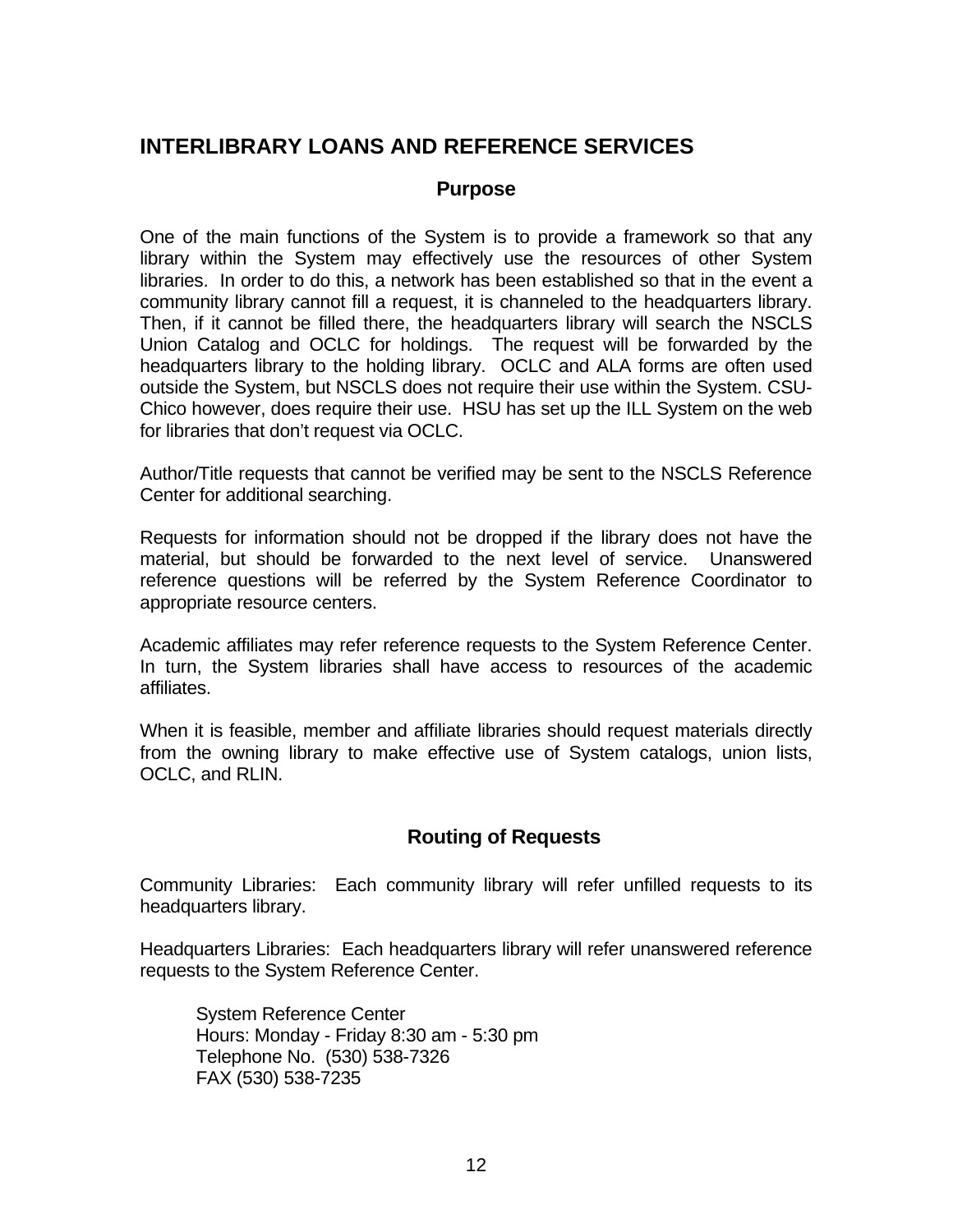The Reference Center will check its own resources for requested material. If assistance is needed, the Center will forward the request to another source. Types of requests handled by the Reference Center:

- 1. Interlibrary Loans Member libraries may ask the System Reference Center to locate books in the host library, or to send the request on to the appropriate resource center. The SRC will also help find full citations for articles.
- 2. Reference Questions Member libraries may ask for books on a certain subject, or for reference information requiring the use of specialized sources available at the Center.
- 3. Research Questions The System Reference Center may be called on to answer questions requiring extensive use of library facilities, or searching beyond the library, using other local or research resources.
- 4. Rush Requests Rush requests will be given priority service. The System Reference Center will reply as soon as the information is found, or will notify the requesting library if the deadline cannot be met and that more time will be needed for locating the information. It is required that the requesting library include as reason, such as: Rush, patron cannot use after \_\_\_\_\_\_\_; city official needs before noon, cannot use after \_\_\_\_\_\_\_\_\_. This provides a cut-off date for processing the request.
- 5. Photocopy Replacement pages for mutilated books and magazines will be supplied free on a reciprocal basis to libraries. Photocopy of library materials will be made for patrons. Full bibliographic information for both periodicals and books should be given. Photocopies from microforms are also available through the Information Center. There are no charges for these prints. Since it is a time consuming process, large numbers of requests should not be encouraged.

# **Conditions of Loans**

Interlibrary loan service is a courtesy and a privilege, not a right, and is dependent on the cooperation of member libraries.

The safety of borrowed materials is the responsibility of the borrowing library from the time the material leaves the lending library until the time the material is received back at the lending library.

In case of loss or damage, the borrowing library is to arrange for payment, repair, or replacement of interlibrary loan books.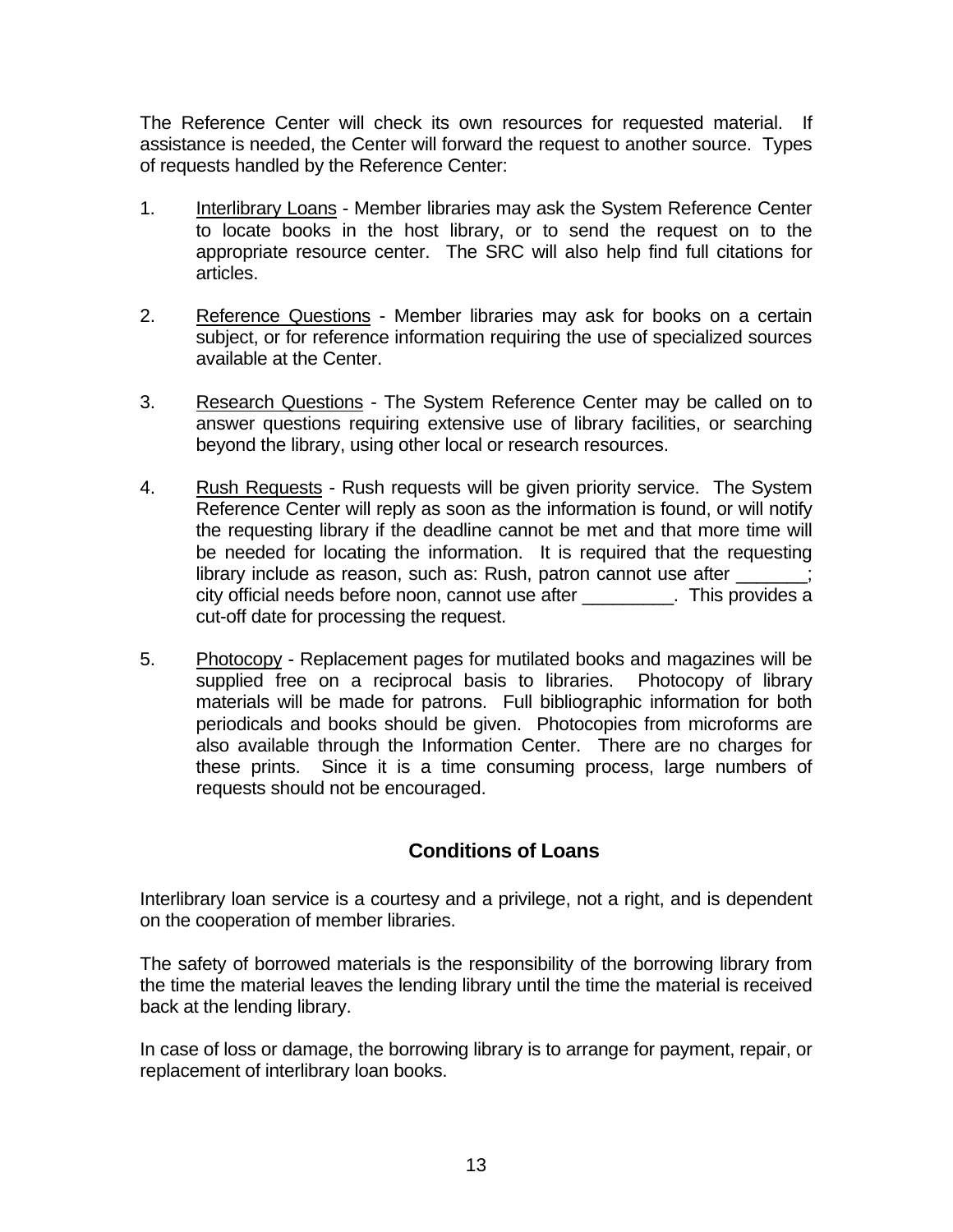The borrowing library is bound by any conditions or limitations of use imposed by the lending library. Materials should be loaned without restriction, except as individual libraries make restrictions on their own borrowers. Non-resident borrowers placing reserves for materials will take their turns along with the local residents. Due to funding constraints, some member libraries may not loan new books or best sellers.

### **Duration of Loan**

In general, duration of loan depends on the type of material borrowed. Books will normally be checked out for 35 days by the loaning library. The borrowing library will issue the books for its regular loan period. The 35 days allows for delivering the book, notifying the borrower that the book has come, and sending the book back to the loaning library. Books in demand can be loaned for shorter periods. Also, reference books, if loaned, will be loaned for shorter periods.

### **Not on Shelf**

Materials not on the shelves at the time of the request will not be reserved unless the requesting library requests a reserve. If a reserve is placed, the requesting library will be notified.

If material is not on the shelf, the request will be forwarded to another NSCLS library only if the requesting library has listed additional NSCLS holdings. The requesting library will not be notified that the request has been sent on.

### **Renewal**

Materials might be renewable. Check addendum for local library policies. *Please see page 23 for the Loan Table.* 

# **Delivery of Interlibrary Loans**

Materials on interlibrary loan will be sent to the requesting library, by van delivery, or mail or fax, if necessary to meet a deadline. Materials should be returned directly to the lending library.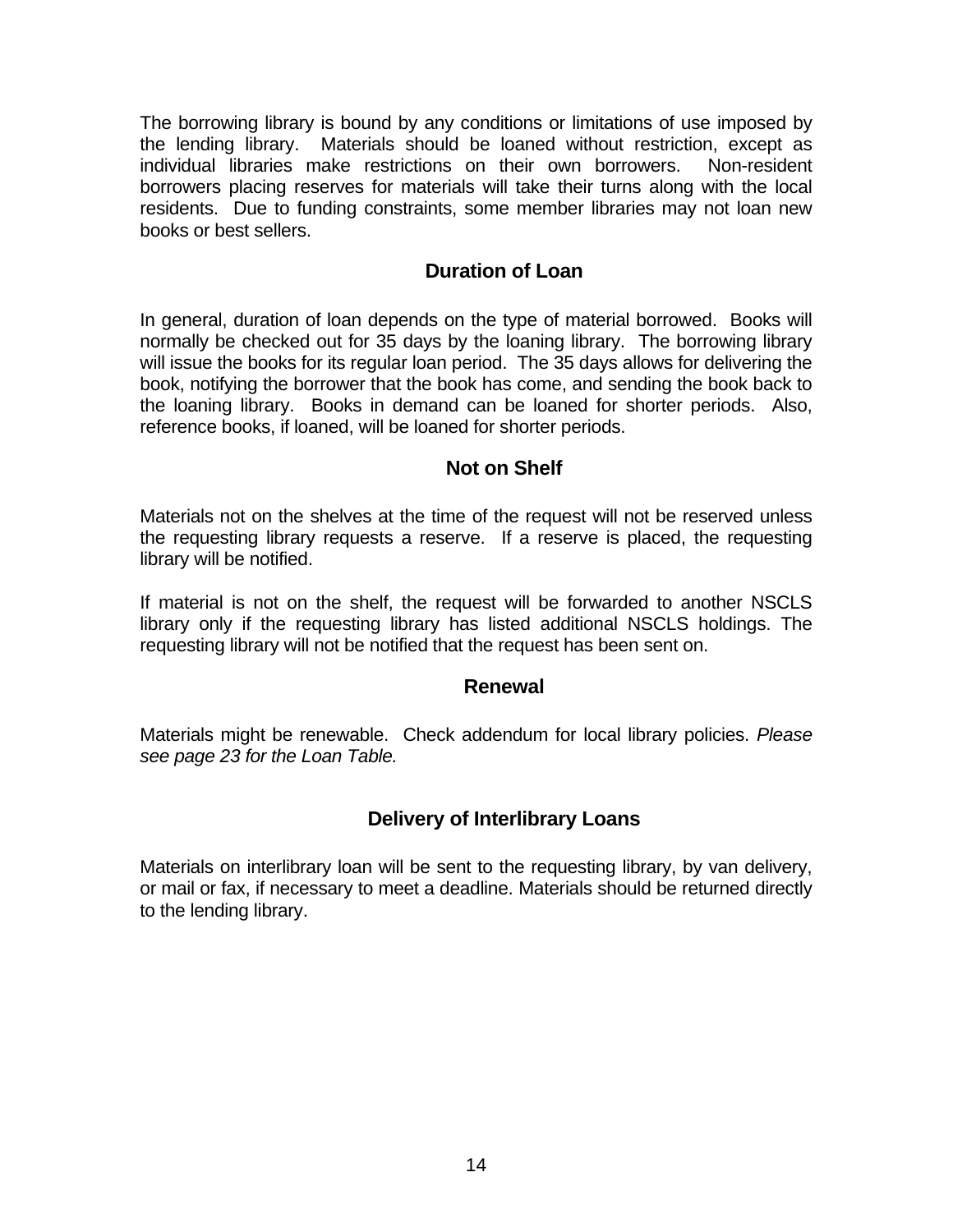### **Responsibility of Each Member Library to the System Reference Center**

### **Interlibrary Loans**

Each member library is responsible for giving clear and accurate information to the Reference Center on requested material. Unless complete information is given, the member cannot expect, and probably will not receive, prompt service.

If requested material, or a report about it, is not received within a reasonable time (such as one month), member should query the Reference Center.

### **Other Responsibilities**

- 1. The member library has the responsibility to communicate any problems or dissatisfaction with service to the Library Director at the Reference Center so that the Director can work out the problem with the Center Staff.
- 2. Each member library is responsible for purchasing its own best-sellers and current popular books.
- 3. Members should inform the System Reference Coordinator of any subject strengths in their collections, and any specialties of their staff members.
- 4. If a member wishes specific books to be considered for purchase by the System Reference Center, the member should recommend them to the System Reference Coordinator.
- 5. The member may determine areas in which assistance is needed, and may initiate a request for a visit from the Reference Coordinator.
- 6. The member may make requests for other special information as needed and as specified under "Responsibilities of the System Reference Center Coordinator."

### **Responsibilities of System Reference Center Librarian to Member Libraries**

- 1. The System Reference Coordinator is responsible for all services of the SRC to the member libraries, and is responsible for supervising the SRC's staff.
- 2. The Coordinator will give prompt and satisfactory service on member's requests for information and materials.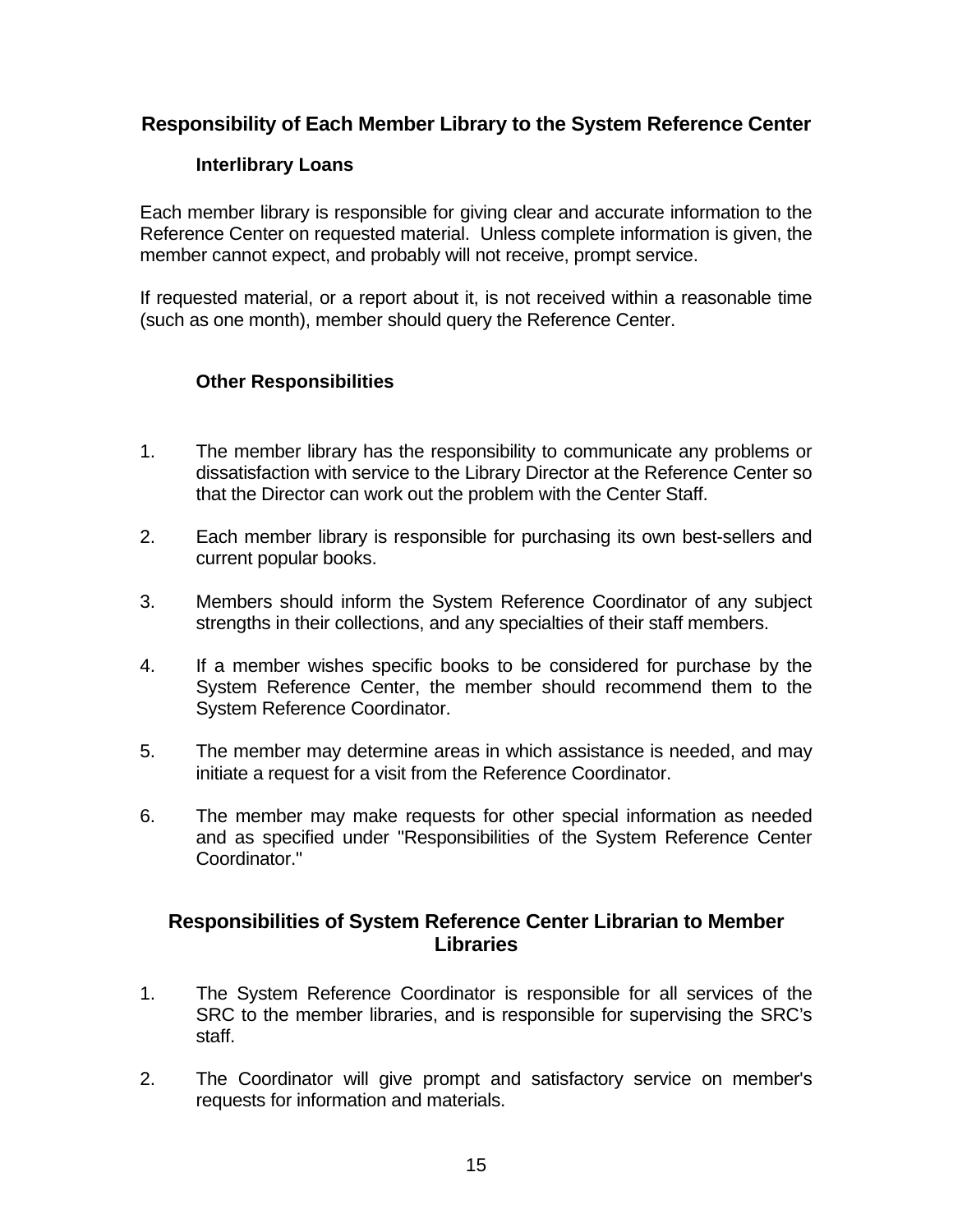- 3. The Coordinator will see that adequate progress reports on requested materials are sent to members.
- 4. Periodically, the SRC will provide the member libraries with lists of newly acquired reference books.
- 5. The Reference Coordinator may contact member libraries and schedule visits to them. The member library should request specific topics or areas of concern for the visit.
- 6. The Reference Coordinator may be scheduled for visits of assistance to a member library on request of the member.
- 7. The Reference Coordinator will develop a list of suggested ways in which she/he can be of assistance to member libraries, and send a copy of this list to each member.
- 8. The Coordinator will prepare special bibliographies as requested, and as time permits.
- 9. The Coordinator will compile other practical items of special information. (Example: compile a list of rare book dealers with a procedure a patron can follow to determine the value of a book.)
- 10. As requested by Council, the Coordinator will send members typed reports of special meetings attended.
- 11. Weeding is the responsibility of the member library, but the Reference Coordinator may assist in weeding in certain specific areas, and make recommendations for purchase and up-dating.

# **Procedures for ILL Requests**

### **Routing and Workflow of ILL Requests**

1. Originating Library

To verify an item and find holdings, search the NSCLS Union Catalog first, then OCLC and/or RLIN.

For periodical photocopy requests, search CDL (California Digital Library) periodical database on the Internet as a first source, then OCLC or RLIN. If you are unable to verify an item you may send it to the Reference Center as a subject request for verification.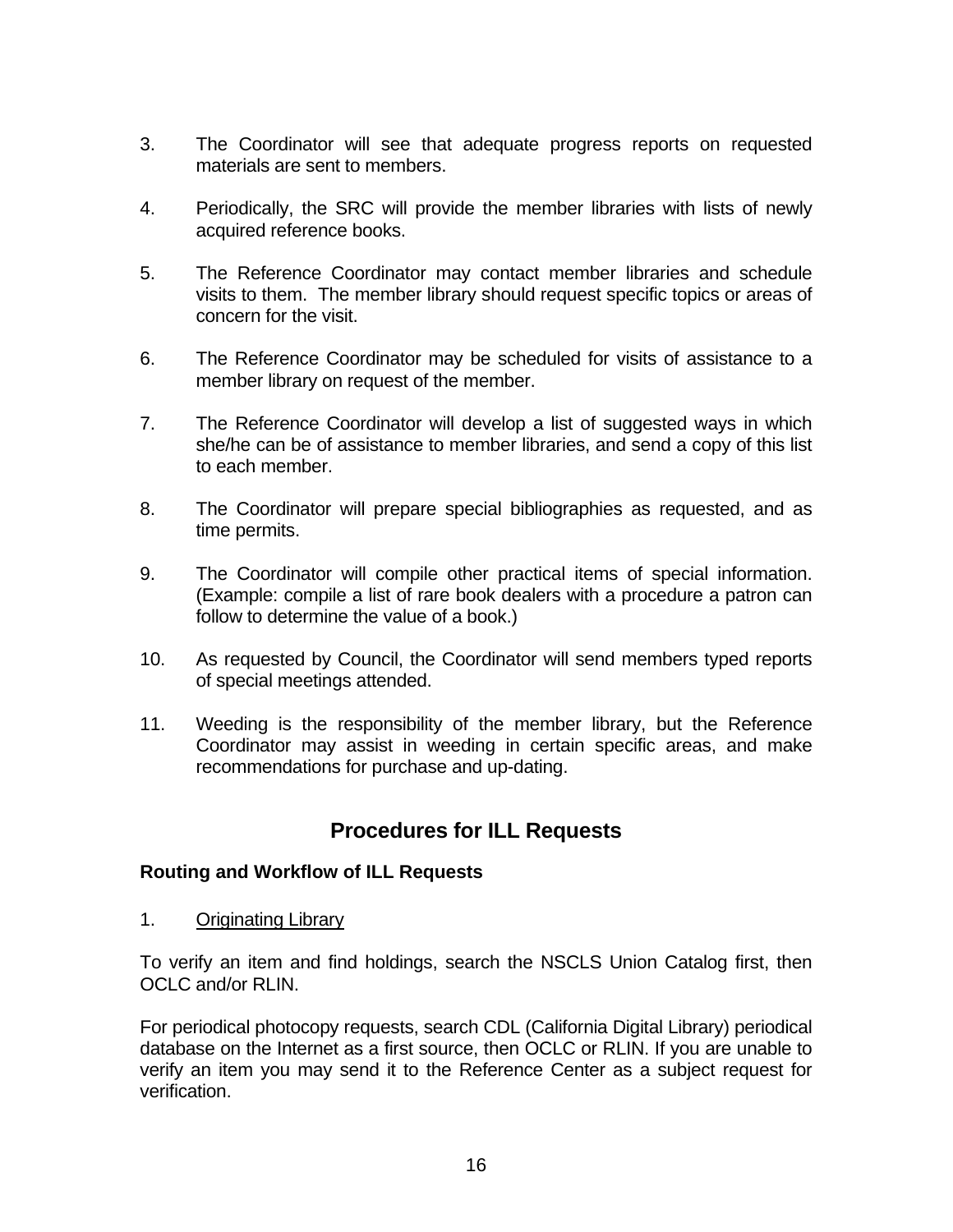A. First priority. If NSCLS public libraries own the item, request from them via e-mail or fax. NSCLS academic libraries are the second choice.

 If you wish to have the owning library forward the request to another NSCLS library if necessary, then list the other NSCLS libraries that own the item. If you prefer to be notified that the item is not available, do not list any other libraries that own it.

 If you choose to have the NSCLS library reserve the item for you, state that on the request. Otherwise it will not be reserved.

- B. Second priority. If no NSCLS libraries own an item, request it from libraries in adjacent systems in California if possible. Public libraries are generally chosen over academic libraries.
- C. Third priority. Libraries in California. (Try to request from libraries that have no fees if possible).
- D. Libraries outside California.

### 2. NSCLS Library Locations

NSCLS library receives and processes a request:

 If the requested title is on the shelf, the request is filled and sent directly to the originating library. Be sure to include a copy of the library's request or necessary identifying information, such as the request number and/or the patron's name.

If the requested title is owned by the library but not on the shelf, the item is reserved if a reserve is requested by the originating library.

 If the requested title is not available a copy of the request is forwarded by fax or electronic mail to the next NSCLS location that is listed.

 If an item is unavailable and no other NSCLS locations are listed, return the request to the originating library.

### 3. System Reference Center

 If the System Reference Center verifies an item for interlibrary loan, it will fill the request if possible through local sources and notify the member library.

If the Reference Center cannot fill the request it will return the request to the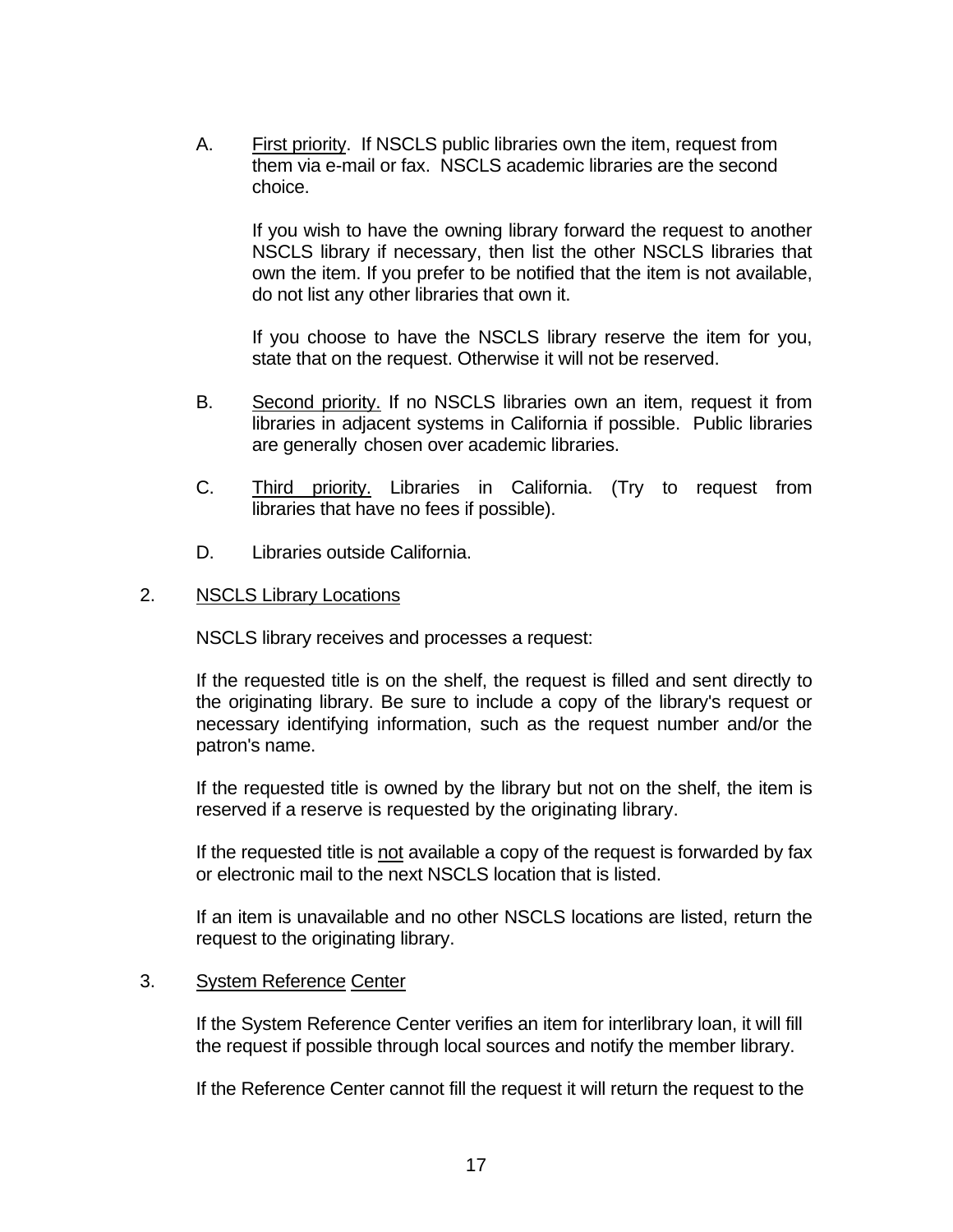member library with ILL information.

 In the case of libraries without access to electronic mail or OCLC, the Reference Center will assist them in obtaining ILL information.

#### 4. Rush Requests

Rush ILL requests should be sent by fax to an NSCLS library or to the System Reference Center. The request should conform to a standard format.

#### 5. Formats for Requests:

Electronic mail and fax messages should follow this format:

 To: From: Subject: ILL Request(s) Date of Request: Author: Title or Periodical Name: Edition and/or Publication Date: (if patron specifies, or if new item) (or complete date and page numbers for photocopy requests) Verified in: NETPAC or OCLC (include OCLC number) **Local call number** (if known): Deadline: (don't use ASAP, but state "cannot use after") CCG (or CCL) Requesting Library

Limit of three requests per page, unless a library request fewer

 CCG and CCL are copyright compliance notices. They must be on each ILL photocopy request

Be sure to give publication date on titles. For some libraries this is an indication of the location of the book.

Always include the other library's call number if it is available from the Union Catalog.

Uniform loan date is 35 days. Each individual library can make an exception to the loan date for special material.

6. A final way to initiate requests for interlibrary loans is with ALA forms. These may be used if for some reason you are unable to use electronic mail or OCLC. Although ALA forms are not generally used among public libraries within NSCLS, they may be used when you choose to request an interlibrary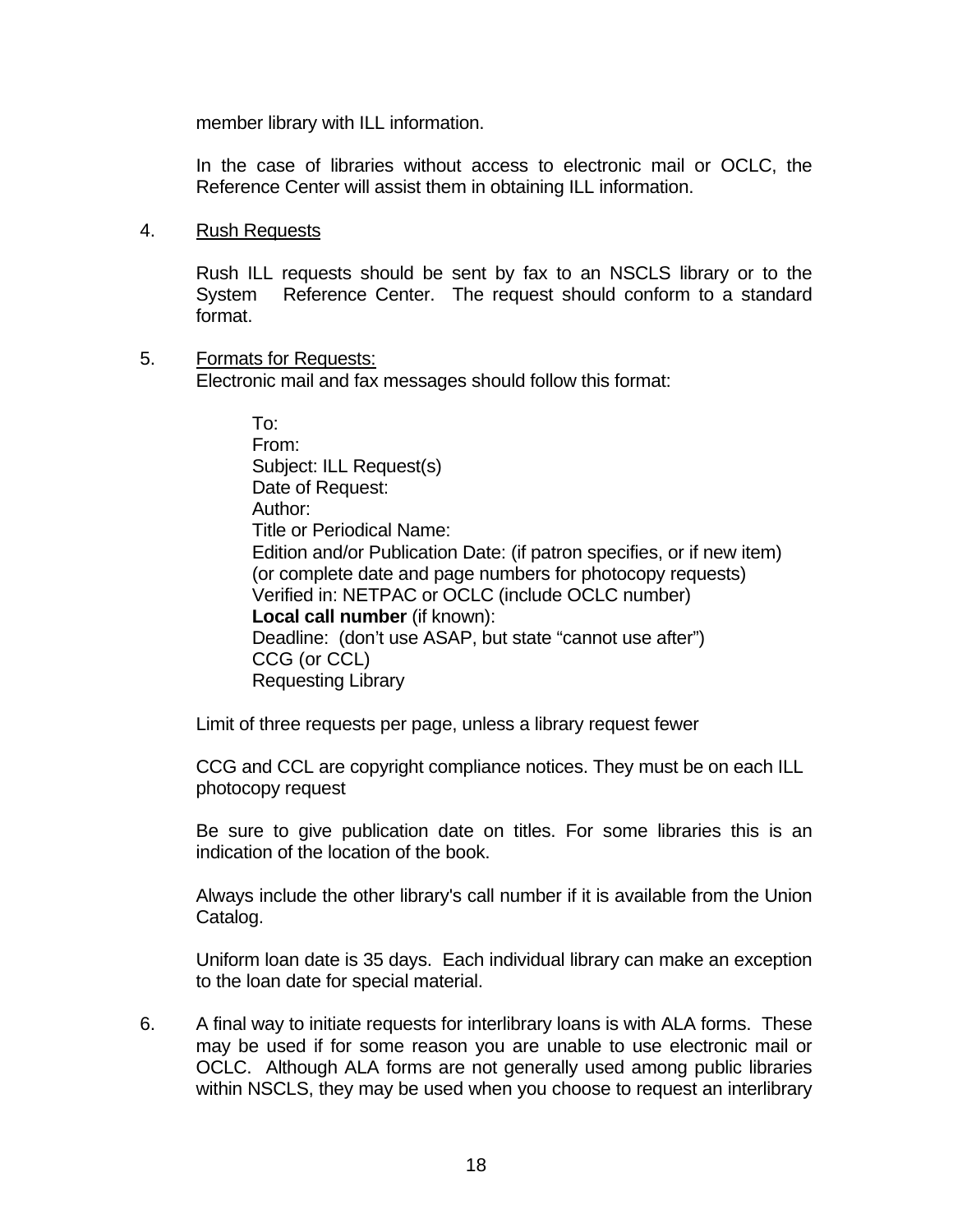loan via van shipment. They may be used for faxed requests, too, if you prefer to have multiple copies of the request. Another way to use ALA forms is to separate the copies, then fax one copy for each request.

# *NSCLS REQUESTS*

Legibility of requests is essential, whether requests are sent via fax or shipment. Names, particularly, need to be written clearly and carefully.

# **Verified Photocopy Requests**

For photocopy requests, write the full name of the journal if possible. If you are not able to verify journal abbreviations given to you by a patron, use the abbreviation instead of guessing at the full name of the journal. If you have an ISSN number available for a journal, be sure to give that.

Include the tile or the article to be photocopied, or at least the subject, never just the page numbers. Also give dates, of course, and volume and issue numbers if provided. If the author's name for the article is available, include that, too.

If a request is a RUSH, include the date by which the article is needed. A date plus CANNOT USE AFTER if appropriate must be used instead of ASAP, which can cause uncertainty about whether or not to fax, when the article is really needed, etc.

# **Verified Book Requests**

Include author, title, publisher and date of publication on all book requests if possible. When this information is unavailable in the NSCLS Union Catalog or on OCLC, go ahead and request the material with incomplete information.

If you are requesting one edition of a work, but another edition would be acceptable to the patron, note "Any Edition" in the request or in the notes field on the OCLC work form.

# **Unverified Requests**

If you are sending a photocopy request or book request to the Reference Center because you have been unable to verify it, include all the information you have, including patron comments. For example, if the patron is certain about an author, but less sure about a title, note that on the request. If the patron has an idea of the date of material, but is not positive, note that also. If you are sending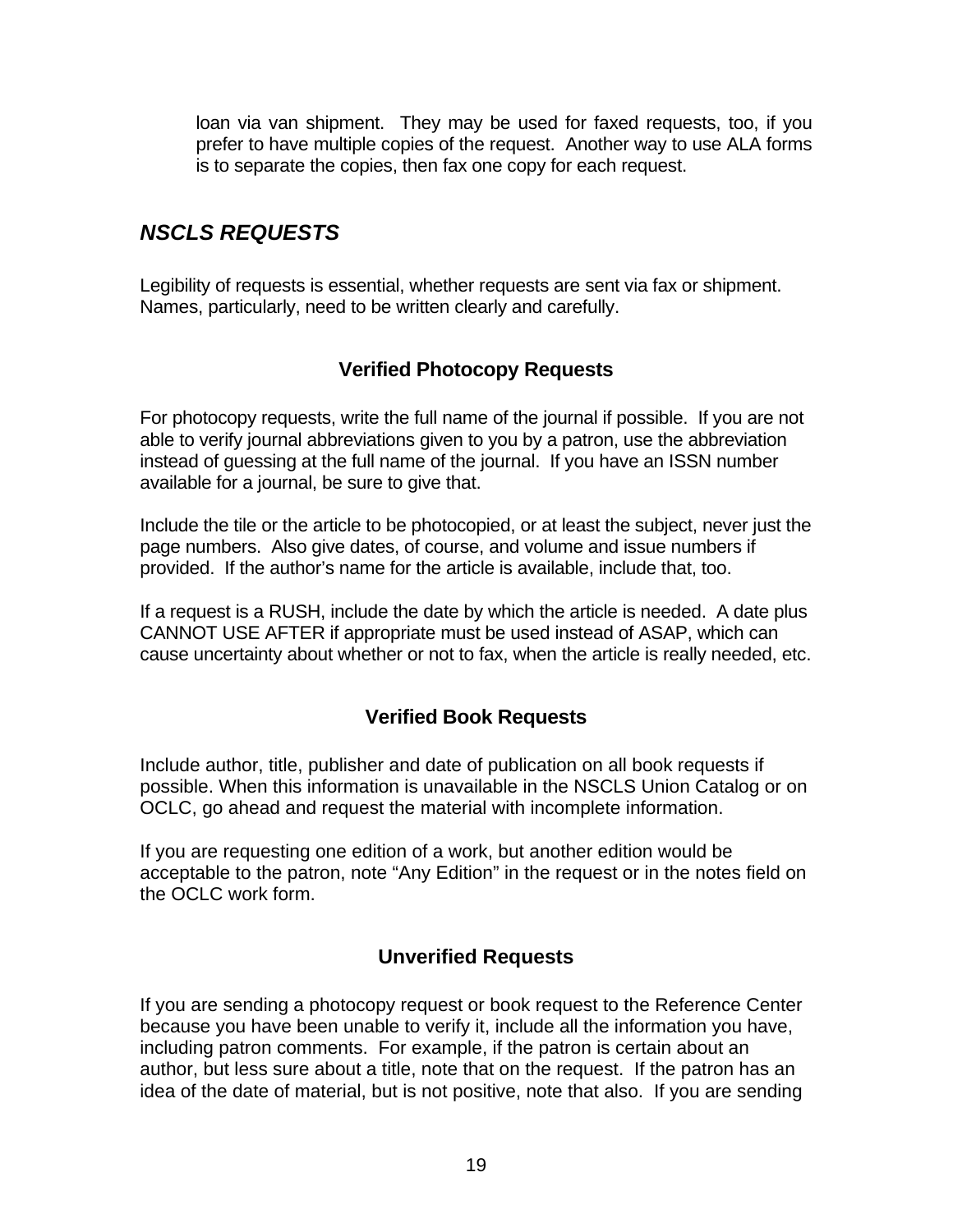an unverified request, note the subject of the material if it is not obvious from the title.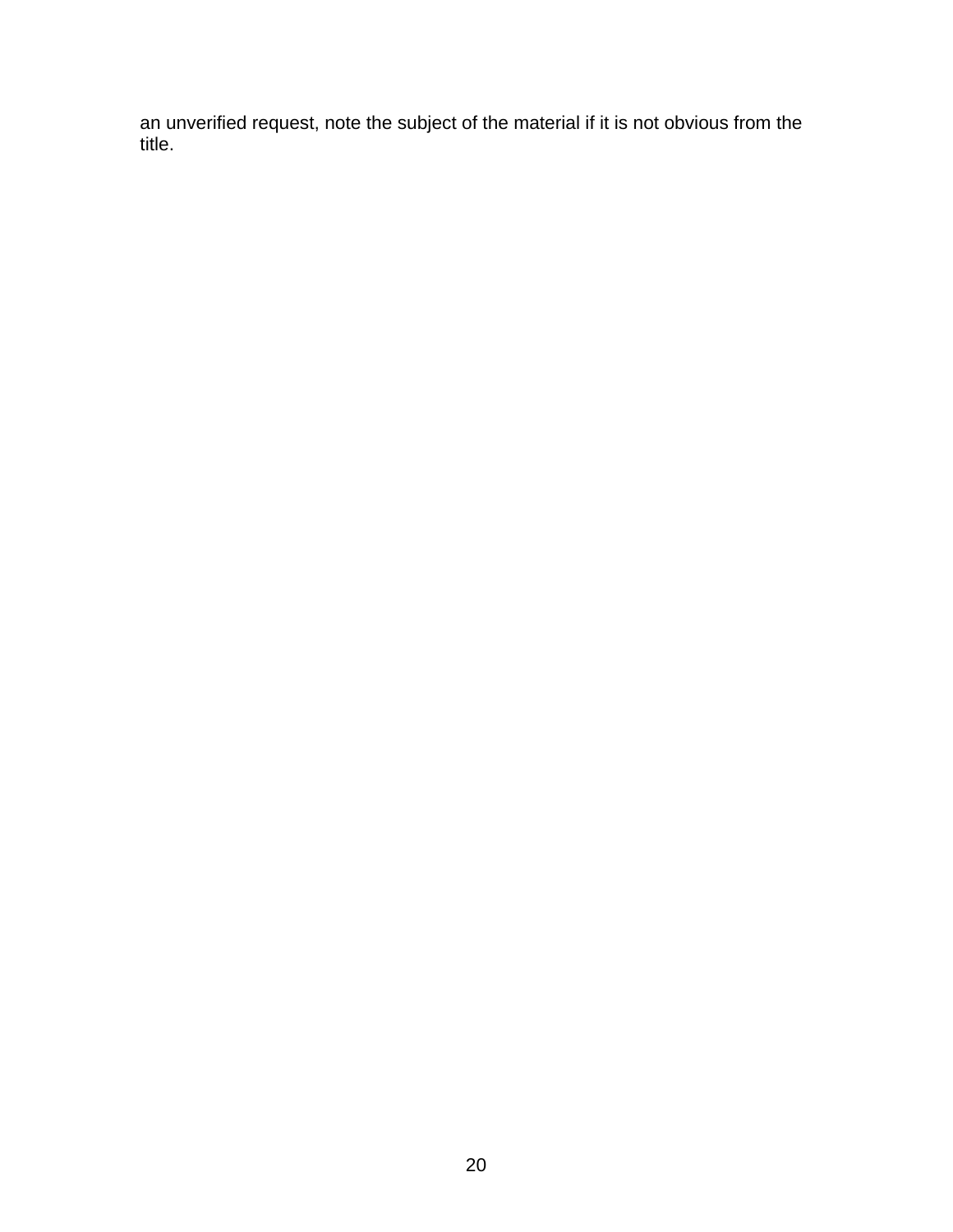# **INTERLIBRARY REFERENCE/SYSTEM REFERENCE CENTER**

### **Goals and Objectives**

#### Service Specifications Adopted

- 1. The highest possible percentage of questions shall be answered.
- 2. The answers shall be delivered to the user within an acceptable time period.
- 3. Answers shall meet the user's need in terms of amount, format, language, and accuracy.
- 4. Specifications 1 and 2 should be carried out at the lowest possible cost.

### Performance Objectives Adopted

- 1. Answers shall be provided for 90% of all questions referred from member libraries.
- 2. 70% of answers shall be returned to the originating member library within ten (10) working days of the question having been transmitted by that library into the System's reference referral structure.

# **Procedures for Reference Referral**

- 1. Because of the limited time frame established for the answering of reference requests, subject requests should be transmitted to the System Reference Center by Electronic Mail or FAX rather than by System delivery. Rush requests should be sent by FAX.
- 2. Each member library should keep a copy of the request in its own files on the NSCLS Subject Request Form, or on its own internal form.
- 3. The request should be transmitted by FAX or Electronic Mail, being sure to include subject request number, date, deadline, library and branch, patron information, full details on question, verification, purpose or level of information required, and sources checked.

The reference interview is very important for understanding what the patron wishes and finding an acceptable answer to the patron's information need. NSCLS has videocassettes and other resource that can help improve the ability of staff to conduct reference interviews.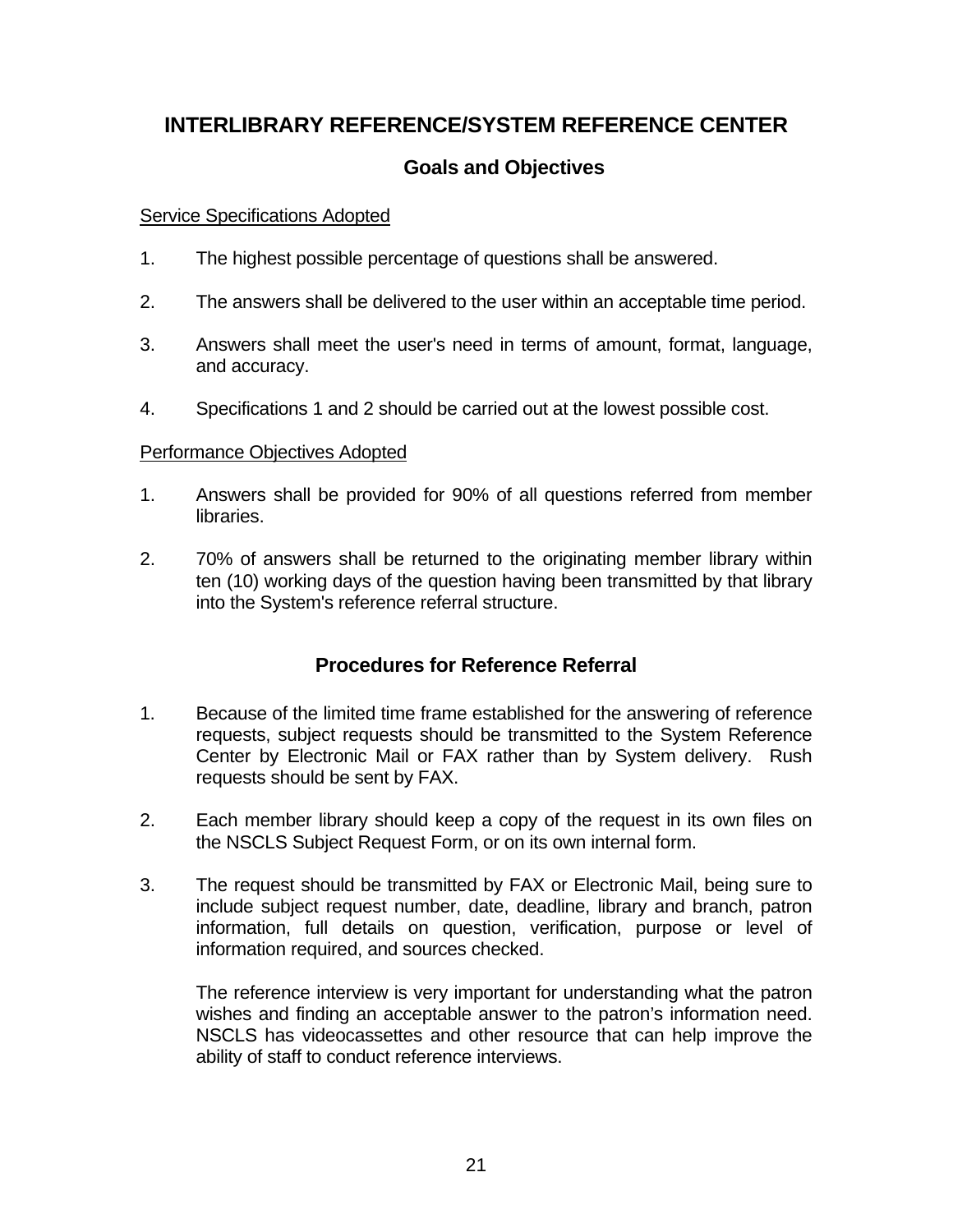# **NSCLS SUBJECT REQUEST FORM**

| DATE:                | DEADLINE: |
|----------------------|-----------|
| Subject Request No.: |           |
| Library:             |           |
| Librarian's Name:    |           |
|                      |           |
| Patron's Name:       |           |
| Patron's Phone No.   |           |

**QUESTION:** (be as specific as possible and include all details that may narrow down the search)

**VERIFICATION:** What is the patron's source of information? This is essential information for the Reference Center.

**PURPOSE OF REQUEST:** (The Reference Center staff can only answer many questions appropriately if the intended use is given.)

Are any languages other than English acceptable? If so, which ones:

What level of information is needed? **Juvenile Adult Technical**

| <b>SOURCES CHECKED:</b> |              |                 |
|-------------------------|--------------|-----------------|
| <b>TITLE</b>            | <b>DATES</b> | <b>KEYWORDS</b> |

### **SUGGESTED SOURCES:**

 $\overline{a}$ 

Is the patron willing to pay photocopy charges of 10 cents per page (30 cents for microfiche or film) if more than 15 pages are necessary to answer the question? If so, what is the patron's dollar limit?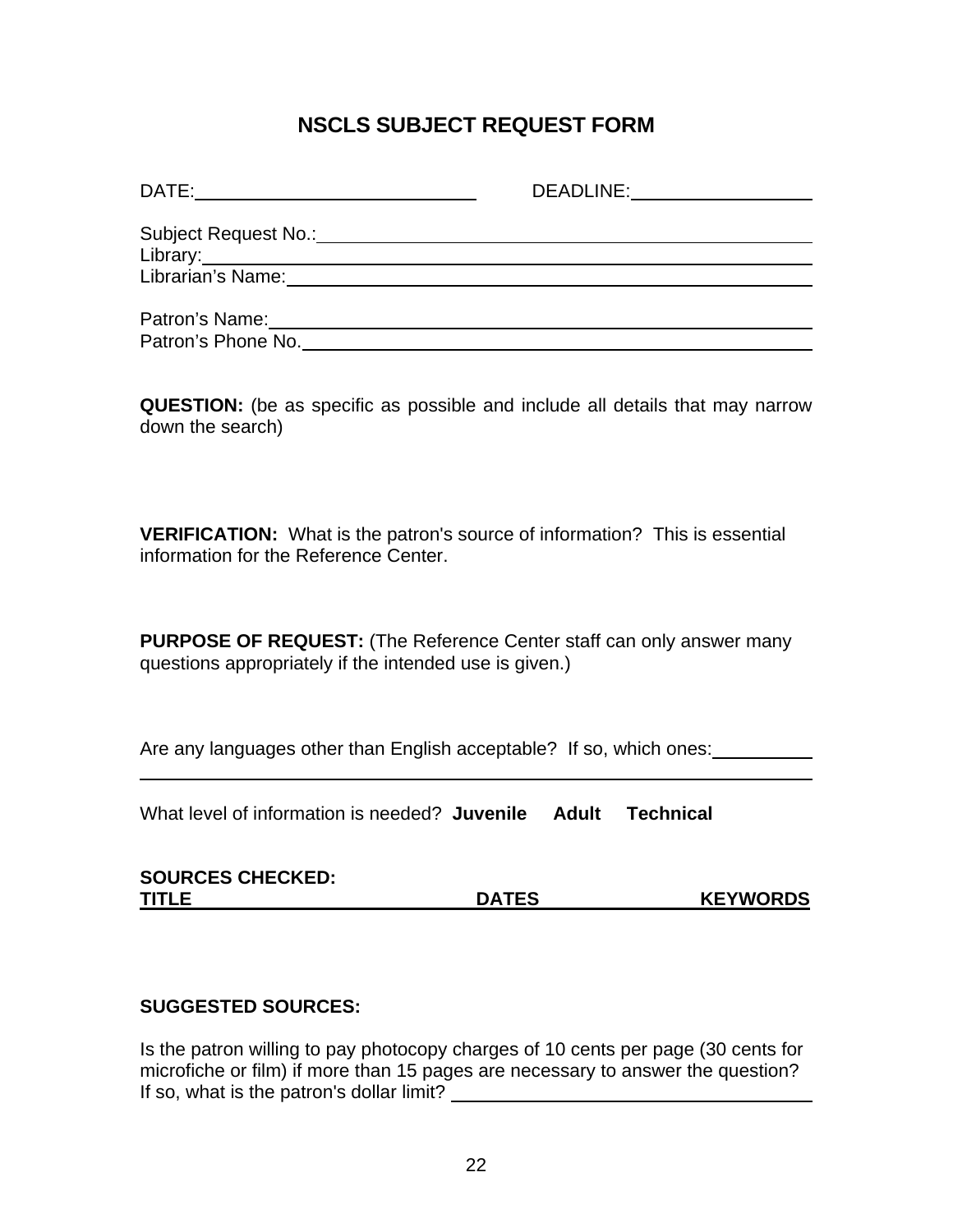# **REFERENCE REFERRAL GUIDELINE The Reference Center Cannot Supply**  Lengthy bibliographies compiled on-demand Original market surveys Patent, trademark or copyright searches Original translations Answers to medical questions that Involve interpretations or advice Genealogical searches—original research to develop family trees or locate coats-of-arms Individual occult forecasts (astrology, numerology, tarot, etc.) or dream interpretations Legal advice on interpretation of laws, court decisions or regulations Appraisals or evaluations of art, books, antiques or collectibles Proof or disproof of opposing theories or conflicting data **The Reference Center Will Supply** Published surveys patent number is provided to translators diseases and syndromes Citations to printed family histories and/or associations beliefs and the meaning of dream symbols from published sources Copies or references to legal codes, court referrals to appropriate legal agencies referrals to appropriate experts Database searches at the discretion of the

On-demand database searches

Original theory or interpretations of literary works

Credit information for companies

Locations of missing persons

Published lists and/or suggestions for sources

Verification and/or copy of patent if a specific

Material previously translated and/or referrals

Definitions of medical terms and descriptions of

referrals to appropriate agencies, archives and

Definitions and general information on occult

decisions, regulations and ordinances and/or

General background information on objects and their values from published sources and/or

Material on each side of the issue, provided published, objective evaluations are available

Reference Center staff

Citations or material from published sources

Published information on companies, officers and number of employees, etc.

Citations to sources of public records and/or referrals to appropriate agencies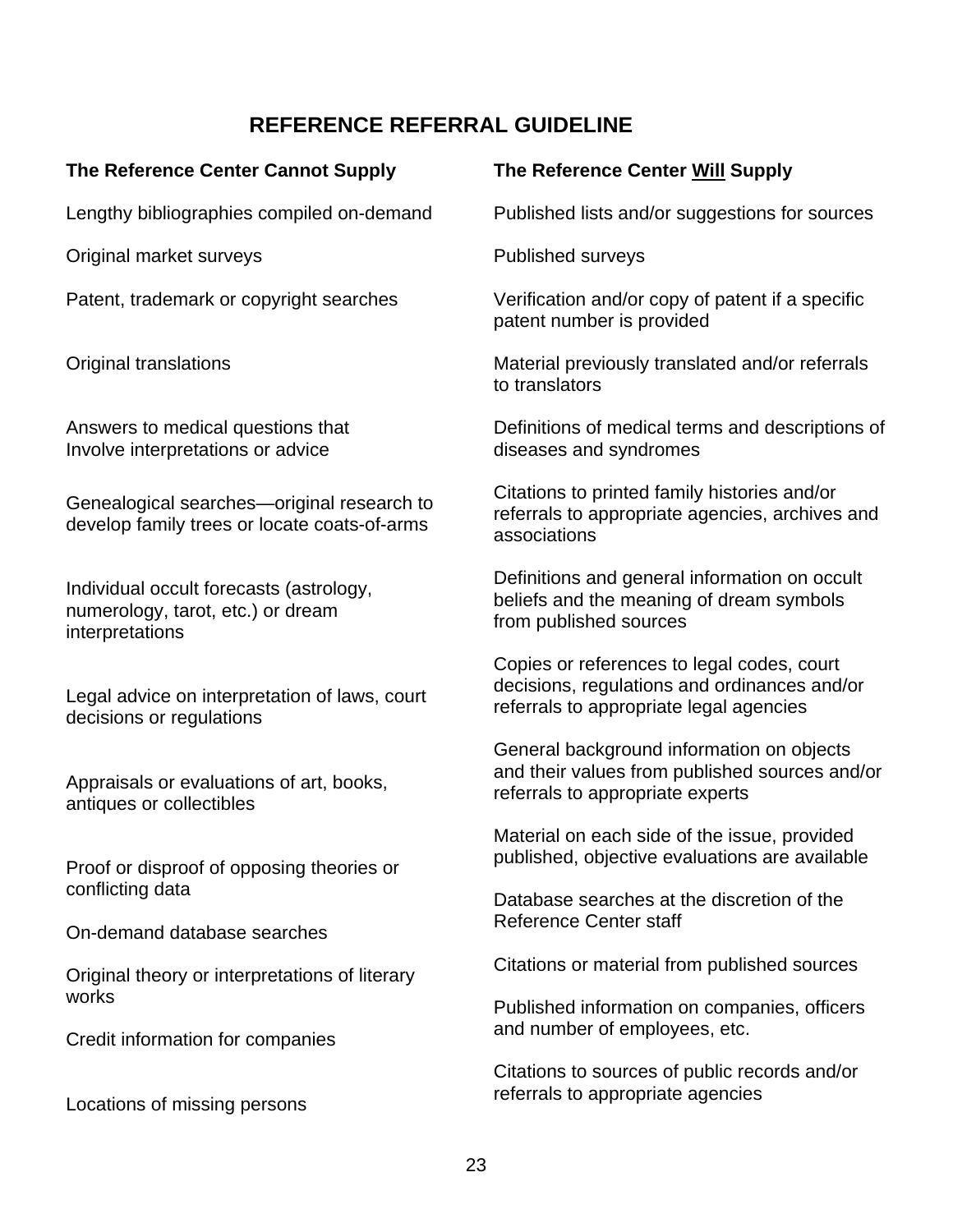# **NORTH STATE COOPERATIVE LIBRARY SYSTEM INTERLIBRARY LOAN TABLE –** *UPDATED OCTOBER 2005*

|                             | <b>Butte</b>    | CSU                                | College            | College of       | Feather          | Humboldt                             | Lassen                | Shasta                                    | Simpson                         |
|-----------------------------|-----------------|------------------------------------|--------------------|------------------|------------------|--------------------------------------|-----------------------|-------------------------------------------|---------------------------------|
|                             | College         | Chico                              | of the<br>Redwoods | the<br>Siskiyous | River<br>College | <b>State</b>                         | College               | College                                   | College                         |
| Audiocassettes              | N/A             | Yes-to<br>academics                | Yes-4 wks.         | $\overline{NO}$  | $\overline{NO}$  | $\overline{10}$                      | $\overline{NO}$       | $\overline{NO}$                           | $\overline{NO}$                 |
| Books on Tape               | N/A             | Yes-to<br>academics                | $Yes-4$ wks.       | <b>NO</b>        | N/A              | <b>NO</b>                            | $\overline{NO}$       | $\overline{NO}$                           | $\overline{10}$                 |
| New books                   | <b>YES</b>      | Yes-to<br>academics                | Yes-8 wks.         | $Yes-30$<br>days | Yes-2 wks.       | Yes-2 wks.                           | <b>YES</b>            | Yes-3 wks.                                | $\overline{NO}$                 |
| CDs                         | N/A             | Yes-to<br>academics                | N/A                | <b>NO</b>        | <b>NO</b>        | <b>NO</b>                            | $\overline{NO}$       | <b>NO</b>                                 | $\overline{N}$                  |
| <b>Current best-sellers</b> | <b>YES</b>      | N/A                                | Yes-8 wks.         | N/A              | N/A              | Yes-2 wks.                           | Due back<br>in 6 wks. | N <sub>O</sub>                            | N <sub>O</sub>                  |
| Exam/test study guides      | <b>YES</b>      | Yes- If not<br>ref/reserve         | Yes-8 wks.         | $Yes-30$<br>days | N/A              | Yes-2 wks. If<br>not<br>ref/reserved | Yes-6 wks.            | Yes-if holds-<br>LUO No if<br>on"Reserve" | Yes-if in<br>main<br>collection |
| Genealogy                   | N/A             | Some                               | N/A                | $Yes-30$<br>days | N/A              | Yes-2 wks.                           | Yes-6 wks.            | Yes-book<br>form                          | Yes-if in<br>main<br>collection |
| Microforms/microfilms       | N/A             | Selective                          | <b>NO</b>          | N <sub>O</sub>   | <b>NO</b>        | N <sub>O</sub>                       | $\overline{NO}$       | <b>NO</b>                                 | $\overline{10}$                 |
| Periodicals                 | $\overline{NO}$ | <b>No</b>                          | <b>NO</b>          | $Yes-30$<br>days | No-will<br>copy  | <b>NO</b>                            | N <sub>O</sub>        | Yes-copies                                | $\overline{NO}$                 |
| Records                     | N/A             | $\overline{Yes}$ - to<br>academics | N/A                | <b>NO</b>        | <b>NO</b>        | $\overline{NO}$                      | <b>NO</b>             | <b>NO</b>                                 | $\overline{N}$                  |
| <b>Reference Materials</b>  | $\overline{NO}$ | $\overline{NO}$                    | N <sub>O</sub>     | Yes-some         | No-may<br>copy   | N <sub>O</sub>                       | <b>NO</b>             | N <sub>O</sub>                            | N <sub>O</sub>                  |
| Auto repair manuals         | <b>YES</b>      | Yes- If not<br>ref/reserve         | Yes-8 wks.         | $Yes-30$<br>days | N/A              | Yes-2 wks.                           | Yes-6 wks             | Yes-if no<br>holds-LUO                    | Yes-if in<br>main<br>collection |
| <b>Scores/Music Sheets</b>  | N/A             | YES-if in<br>main coll.            | Yes-8 wks.         | N <sub>O</sub>   | N/A              | Yes-2 wks.                           | Yes-6 wks             | Yes-book<br>form if no<br>holds-LUO       | Yes-if in<br>main<br>collection |
| Standards/Specifications    | <b>YES</b>      | Yes-If not<br>ref/reserve          | N/A                | N/A              | N/A              | Yes-2 wks.                           | N <sub>O</sub>        | Yes-if no<br>holds-LUO                    | Yes-if in<br>main<br>collection |
| Videocassettes              | <b>NO</b>       | Yes-to<br>academics                | Yes-4 wks.         | $\overline{NO}$  | <b>NO</b>        | <b>NO</b>                            | $\overline{NO}$       | $\overline{NO}$                           | <b>NO</b>                       |
| Software                    | $\overline{NO}$ | N/A                                | N/A                | N <sub>O</sub>   | N/A              | $\overline{NO}$                      | $\overline{NO}$       | $\overline{NO}$                           | $\overline{10}$                 |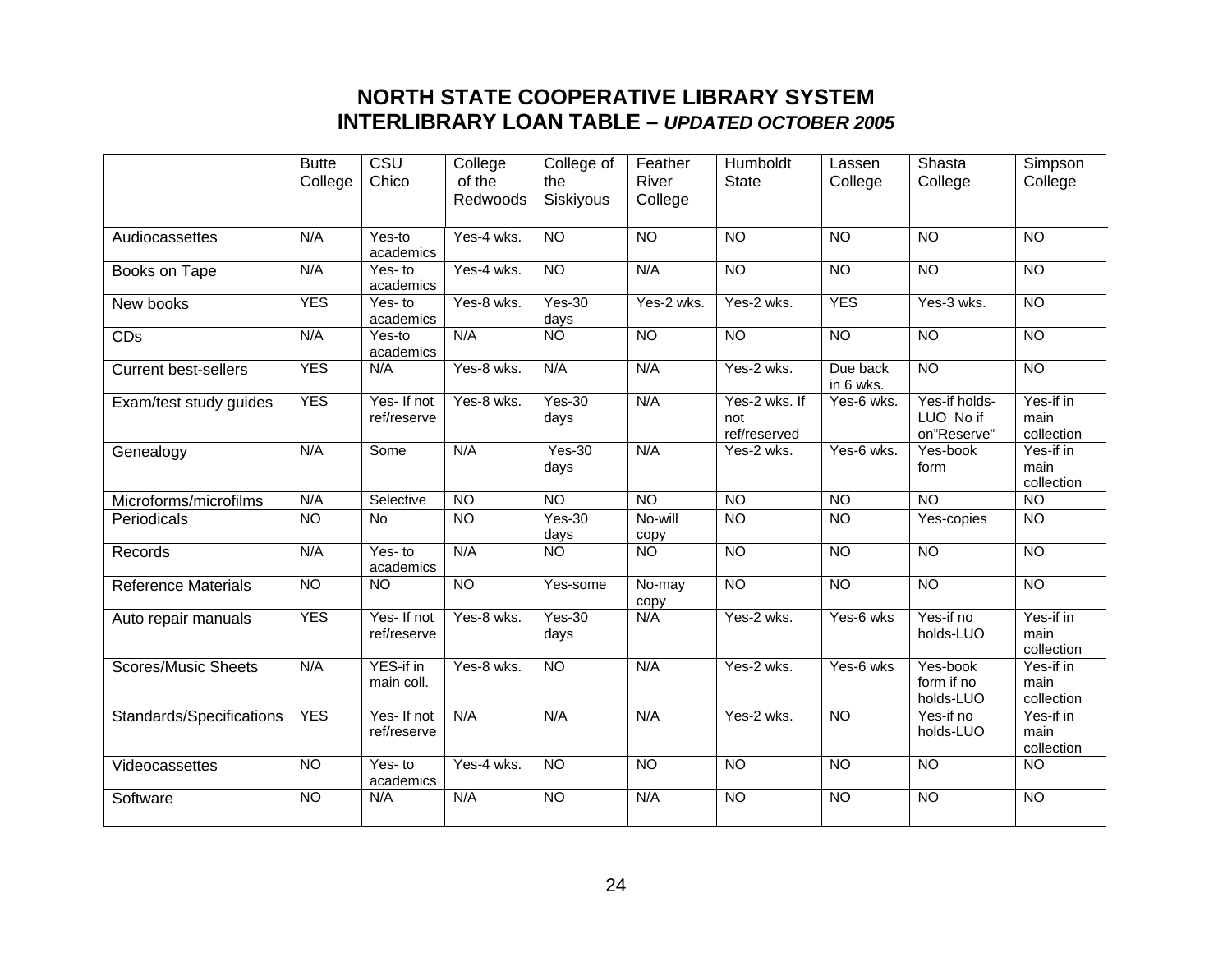# **NORTH STATE COOPERATIVE LIBRARY SYSTEM INTERLIBRARY LOAN TABLE Continued**

|                             | <b>Butte</b>                         | Del Norte           | Humboldt                         | Modoc                | Orland                          | Plumas                         | Shasta                            | Siskiyou          | Susanville               | Tehama                             | Trinity                                        | Willows         |
|-----------------------------|--------------------------------------|---------------------|----------------------------------|----------------------|---------------------------------|--------------------------------|-----------------------------------|-------------------|--------------------------|------------------------------------|------------------------------------------------|-----------------|
|                             | County                               |                     | County                           | County               |                                 | County                         | County                            | County            |                          |                                    |                                                |                 |
| Audiocassettes              | <b>NO</b>                            | N <sub>O</sub>      | <b>NO</b>                        | $\overline{NO}$      | N <sub>O</sub>                  | <b>NO</b>                      | $\overline{N}$                    | N <sub>O</sub>    | Yes-4 wks.               | N <sub>O</sub>                     | $\overline{N}$                                 | <b>NO</b>       |
| Books on Tape               | <b>NO</b>                            | $\overline{NO}$     | $\overline{NO}$                  | N <sub>O</sub>       | $\overline{NO}$                 | $\overline{N}$                 | $\overline{N}$                    | N <sub>O</sub>    | Yes-4 wks.               | N <sub>O</sub>                     | $\overline{NO}$                                | <b>NO</b>       |
| New books                   | Yes-if no<br>in-house<br>holds       | $\overline{NO}$     | Reciprocal<br>Iу                 | Yes-if<br>no holds   | Yes                             | Yes-4<br>wks.                  | Yes-<br>after<br>held 6<br>months | N <sub>O</sub>    | Yes-1 wk.                | Yes-after<br>6 mos. If<br>no holds | Yes-2<br>wks. if<br>no in-<br>house<br>holds   | Yes             |
| CDs                         | <b>NO</b>                            | <b>NO</b>           | <b>NO</b>                        | <b>NO</b>            | <b>NO</b>                       | <b>NO</b>                      | <b>NO</b>                         | <b>NO</b>         | $\overline{N}$           | <b>NO</b>                          | $\overline{10}$                                | <b>NO</b>       |
| <b>Current best-sellers</b> | <b>NO</b>                            | Yes-if no<br>holds  | Only if<br>available<br>on shelf | Yes-if<br>no holds   | Yes-if<br>no<br>holds           | $Yes-4$<br>wks.                | Yes-<br>after held<br>6 mos.      | <b>NO</b>         | <b>NO</b>                | Yes-if no<br>holds                 | $Yes-2$<br>wks. if<br>no in-<br>house<br>holds | Yes             |
| Exam/test study guides      | <b>YES</b>                           | Yes-if<br>available | <b>YES</b>                       | <b>NO</b>            | Yes-4<br>wks.                   | Yes-4<br>wks                   | $Yes-4$<br>wks.                   | Yes-5<br>wks.     | Yes-4 wks.               | <b>NO</b>                          | Yes-4<br>wks.                                  | Yes             |
| Genealogy                   | Yes-2<br>wks.<br>Ref. only           | <b>NO</b>           | Some:<br><b>LUO</b>              | Yes-4<br>wks.<br>LUO | Yes-4<br>wks<br>circ.<br>Copies | Yes-4<br>wks.                  | $Yes-4$<br>wks. circ<br>copies    | Some-5<br>wks.    | Yes-4 wks.               | Some:<br><b>LUO</b>                | <b>LUO</b>                                     | Yes             |
| Microforms/microfilms       | Yes-3<br>wks.                        | $\overline{NO}$     | <b>NO</b>                        | Yes-3<br>wks.        | Yes                             | Yes-<br>usually<br>LUO         | $Yes-4$<br>wks.                   | Yes-5<br>wks.     | N <sub>O</sub>           | No-will<br>copy                    | <b>NO</b>                                      | No              |
| Periodicals                 | Yes-3<br>wks.                        | Yes-<br>copies      | Yes-<br>copies                   | Yes-<br>copies       | $\overline{Yes}$                | Yes-4<br>wks.                  | $Yes-2$<br>wks.                   | YES&<br>will copy | Yes-4 wks.               | No-will<br>copy                    | Yes-2<br>wks.                                  | Yes             |
| Records                     | <b>NO</b>                            | <b>NO</b>           | <b>NO</b>                        | $\overline{NO}$      | <b>NO</b>                       | $\overline{NO}$                | $\overline{NO}$                   | <b>NO</b>         | $\overline{NO}$          | <b>NO</b>                          | N/A                                            | $\overline{NO}$ |
| <b>Reference Materials</b>  | Yes-2<br>wks. if<br>not in<br>demand | $\overline{NO}$     | Some:<br><b>LUO</b>              | Some-<br>LUO         | <b>LUO</b>                      | Yes-4<br>wks.<br>Prefer<br>LUO | Yes-if<br>not in<br>demand        | Some-5<br>wks.    | <b>NO</b>                | Some-<br>LUO                       | $\overline{NO}$<br><b>WILL</b><br><b>COPY</b>  | Yes             |
| Auto repair manuals         | No-will<br>copy                      | N <sub>O</sub>      | Some:<br>LUO                     | No-will<br>copy      | N <sub>O</sub>                  | Yes-4<br>wks                   | No-will<br>copy                   | NO- will<br>copy  | Yes-4 wks.               | N <sub>O</sub>                     | $\overline{NO}$                                | Yes             |
| <b>Scores/Music Sheets</b>  | N/A                                  | N <sub>O</sub>      | <b>NO</b>                        | No-will<br>copy      | <b>NO</b>                       | <b>NO</b>                      | No-will<br>copy                   | Yes-5<br>wks.     | <b>NO</b>                | N <sub>O</sub>                     | N/A                                            | <b>NO</b>       |
| Standards/Specifications    | N/A                                  | $\overline{NO}$     | $\overline{NO}$                  | $\overline{10}$      | $\overline{NO}$                 | N/A                            | $\overline{NO}$                   | N/A               | $\overline{Yes}$ -4 wks. | $\overline{10}$                    | N/A                                            | Yes             |
| Videocassettes              | $\overline{NO}$                      | N <sub>O</sub>      | N <sub>O</sub>                   | N <sub>O</sub>       | N <sub>O</sub>                  | N <sub>O</sub>                 | $\overline{N}$                    | <b>NO</b>         | Yes-4 wks.               | $\overline{10}$                    | $\overline{NO}$                                | $\overline{NO}$ |
| Software                    | $\overline{NO}$                      | N <sub>O</sub>      | $\overline{NO}$                  | N <sub>O</sub>       | $\overline{NO}$                 | N <sub>O</sub>                 | $\overline{N}$                    | N <sub>O</sub>    | $\overline{NO}$          | $\overline{N}$                     | $\overline{NO}$                                | <b>NO</b>       |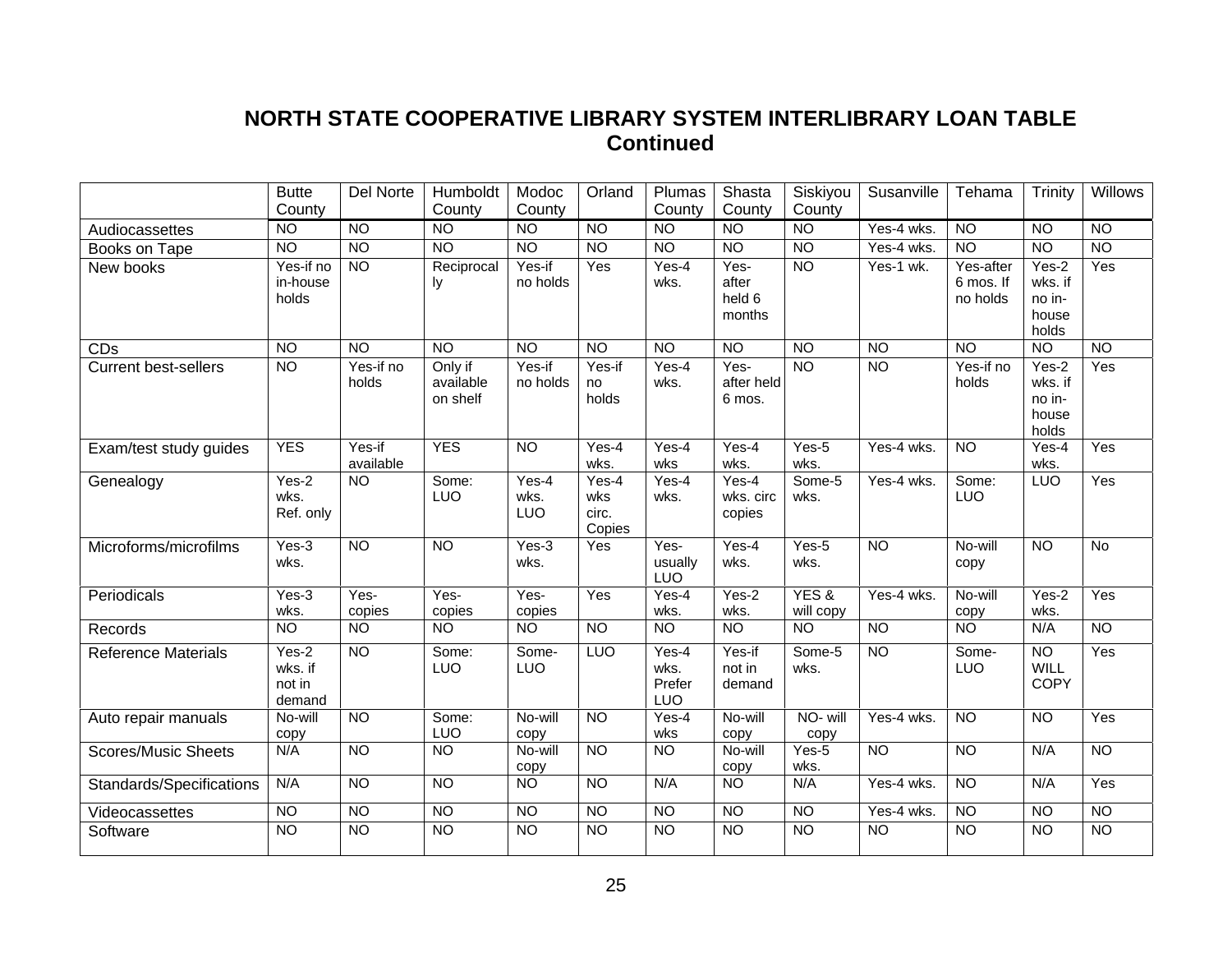# **LISTEN- IN AUDIO CASSETTE AND COMPACT DISC MANUAL**  *AUDIO CASSETTE AND COMPACT DISC SERVICES*

### **Introduction**

A LSCA grant in 1972 inaugurated Listen-In, an audiocassette program, to the System. This program was designed to expand the System's non-print resources. Most cassettes are "informational" in content and feature the spoken word. The System offers over 7,000 titles in its central pool of audiocassettes. Written permission is secured from the producers to individually duplicate tapes from this master tape file. This program's original intent was to reach the blind and functionally illiterate. In 1975 the program was broadened to include the general population of the area. The System recognizes that many people prefer to hear as well as read information. In 1983 the program expanded to include a selection of classical, country, jazz and popular music styles.

Although the master tape and CD collection is housed at Butte College, member libraries have supplementary collections of commercially produced cassette tapes purchased with special project funds.

### **Objectives**

- 1. To improve the level of non-print resources available to all libraries within the System's service area.
- 2. To enhance and supplement inter-type library cooperation by making the audiocassette and compact disc collection available to both public and academic libraries in the region.
- 3. To provide audiocassette and compact disc service to libraries in the area as an adjunct to the Listen-In collection.
- 4. To aid member libraries in developing permanent collections of audiocassettes directly available to the public.
- 5. To encourage the sharing of audiocassette and compact disc resources among the public and academic libraries of the region.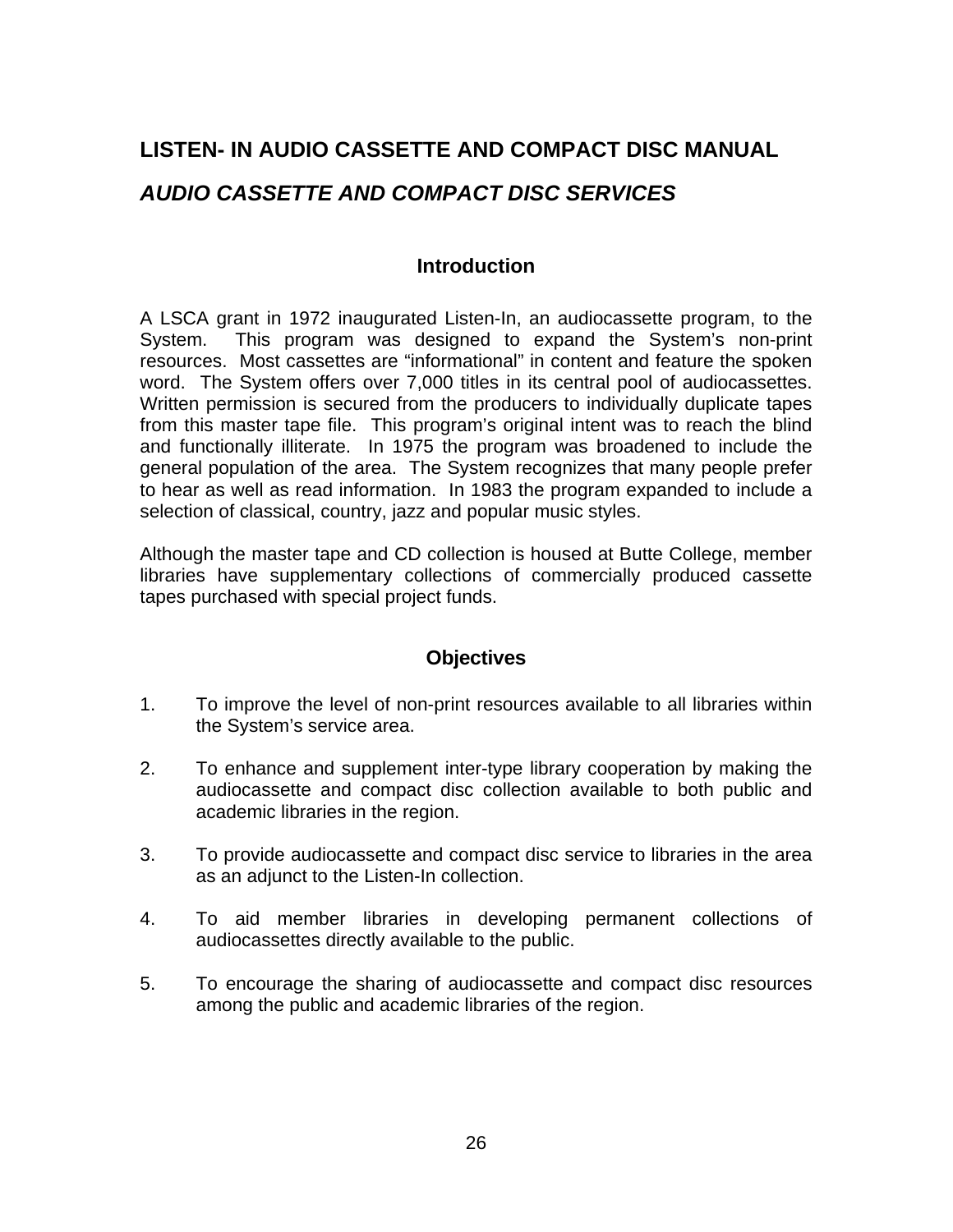### **Extension of System Services to Outside Agencies and/or Individuals**

"Staff time and budget restraints preclude the North State Cooperative Library System from directly extending specialized services to other agencies and/or individuals. The System will honor requests for all available services channeled through all member public library outlets and its academic affiliates."

Adopted by the Council of Librarians, June 18, 1976.

### **Requesting and Borrowing Audio Cassettes and Compact Discs**

Any person in the System area, including students and faculty of the Northeastern California Higher Education Council, may request and borrow Listen-In tapes and compact discs.

System staff will fill the requests within three days of the receipt of the request at Listen-In headquarters.

The requested tapes and compact discs will be sent to the patron's local library which will notify the patron when the cassette or disc is ready to be picked up.

Patrons and System library members can submit new titles that are not represented in the Listen-In catalog. The System staff will attempt to locate cassettes on the topic in the next buying cycle.

Patrons may request cassettes or compact discs on the form reproduced below. Audiocassettes are requested on the white form, compact discs on the blue form.

|         | PROGRAM<br>CATALOG NO.   | the first company of the company of the company of the company of the company of the company of the company of |
|---------|--------------------------|----------------------------------------------------------------------------------------------------------------|
|         |                          |                                                                                                                |
|         |                          |                                                                                                                |
|         |                          |                                                                                                                |
|         |                          | CITY <u>And a complete the second telescope of</u>                                                             |
|         | DATE MATERIAL NEEDED     |                                                                                                                |
| Library | COMMENTS <b>COMMENTS</b> | $\begin{array}{ccc}\n\bullet & \cdot & \cdot & \bullet\n\end{array}$                                           |

This form must either be sent to the jurisdictional headquarters library or directly to Listen-In headquarters by the System van.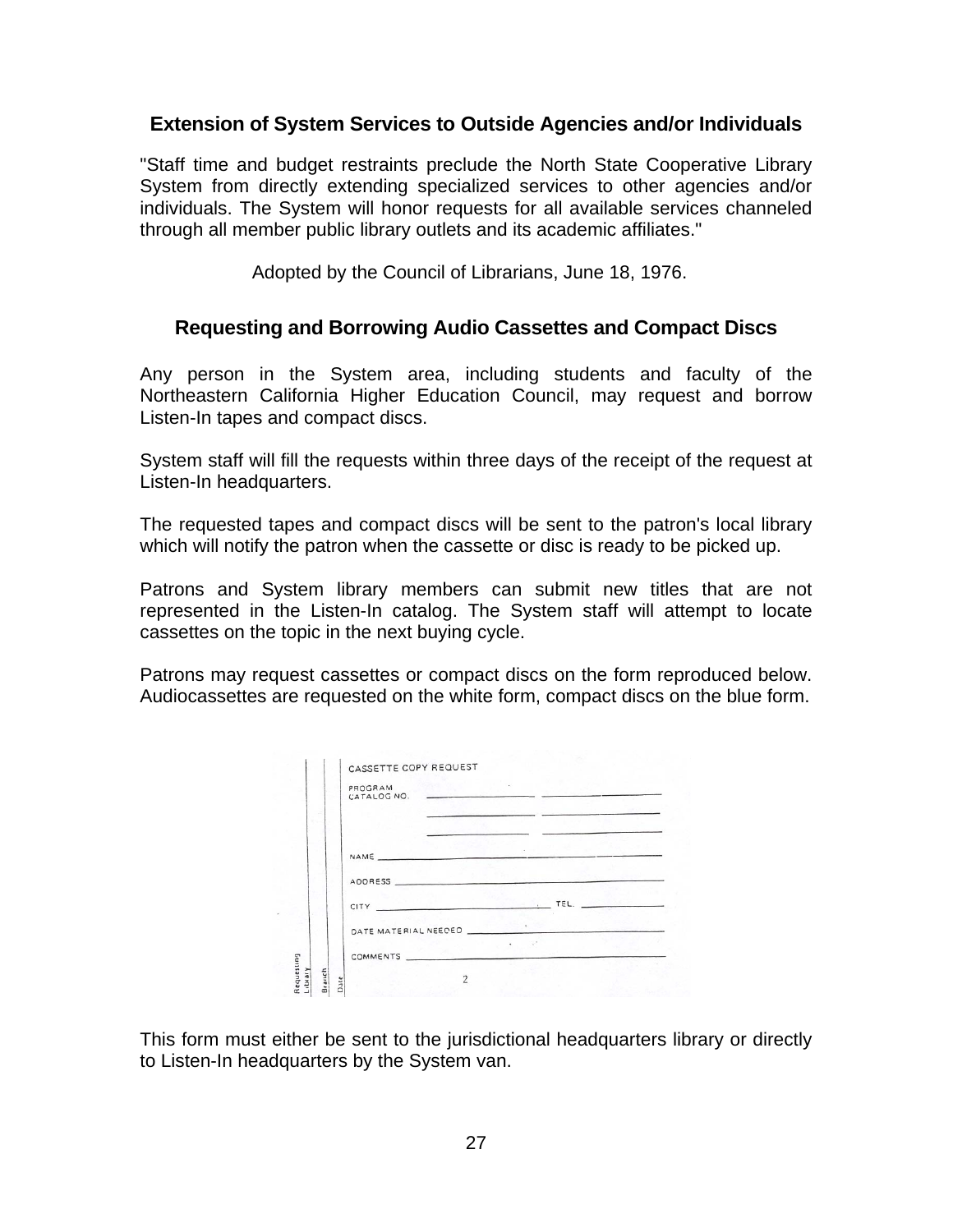Requests for Listen-In tapes or compact discs may be sent, e-mailed, or phoned directly by designated staff members to Listen-In headquarters at Butte College Library. Requests should contain the following information:

- 1. Master Tape number (MT), Master Disc (MD), or Compact Disc (CD) number.
- 2. Patron's name, address, and telephone number.
- 3. Date tape is needed, if applicable.
- 4. Date of patron's request.
- 5. County name and library branch to which filled tape requests should be sent.

# **Requesting Of Music Compact Discs**

Requests for music compact discs may be submitted on the blue form as previously described. Please list discs on the blue form, and non-music requests on the white form. Music requests will be filled on a first come, first served basis with a maximum of six (6) titles requested at a time.

*Compact discs are loaned for a maximum of one (1) week with patron assuming full responsibility for loss or damage.* 

# **Lending Policies for Audio Cassette Program**

There is no rental fee for borrowing audiocassettes. Circulation procedures for Listen-In tapes are determined by the individual jurisdiction.

Requested tapes may be kept by the patron for three (3) weeks. The tapes may be renewed as many times as the patron wishes, except those tapes that have not been duplicated. Cassette tapes belonging to the "Tapes of the Month" program may be kept by a library as long as there is a demand for them.

# **Using Tapes and Compact Discs**

The following suggestions are designed to help patrons get the most benefit from these resources.

- 1. Library staff should be familiar with the use of cassettes and compact discs.
- 2. Library personnel should check each cassette and CD box as it is returned by the patron. It is very common for patrons to accidentally leave CD's or cassettes in their players and return empty boxes.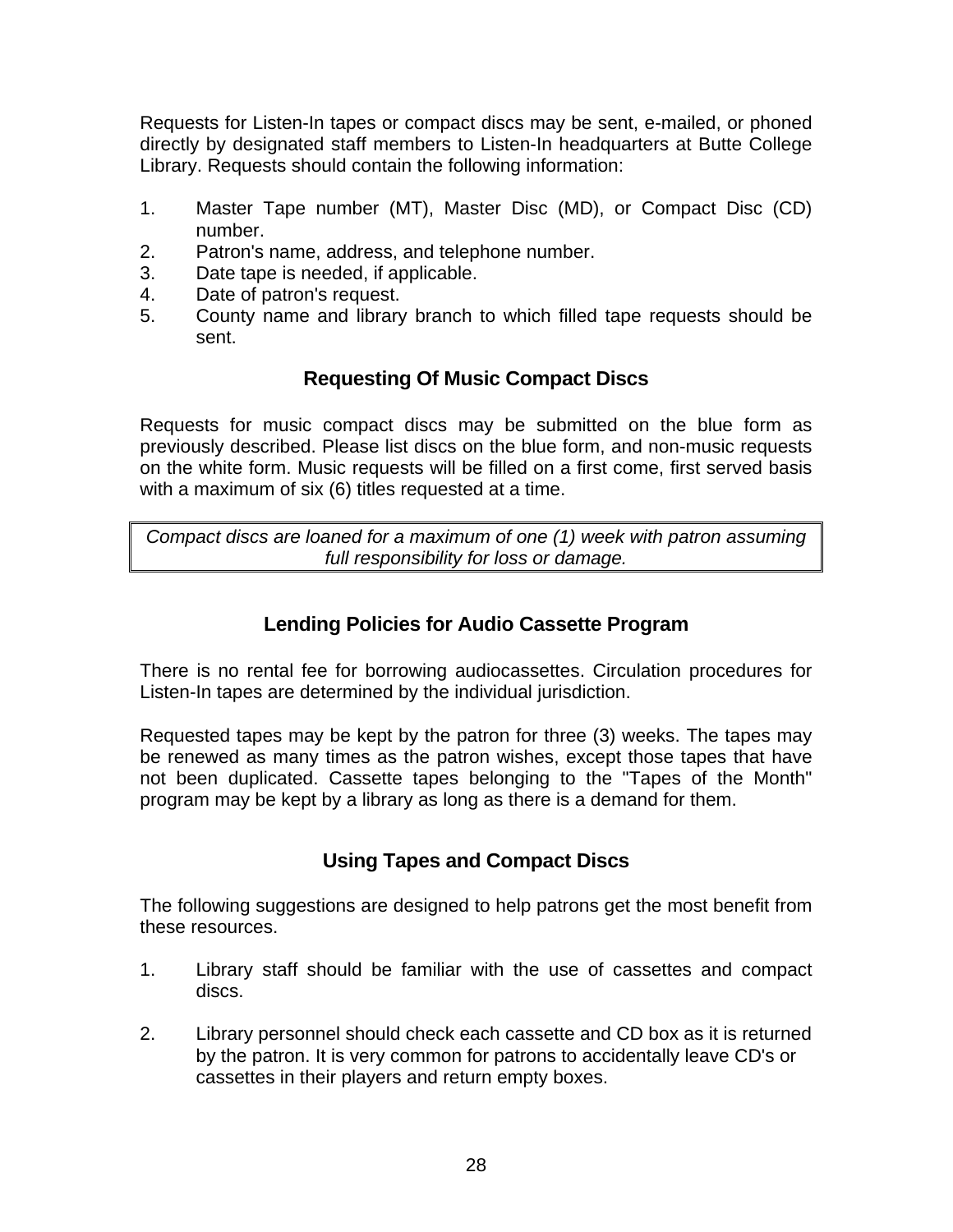- 3. If a cassette tape appears to be wound in its case properly, but it will not play, or it "drags," it could be improperly aligned. Instruct the patron to rewind the tape once or twice, then gently tap the cassette on a hard, flat surface.
- 4. Compact Discs have earned a reputation for durability they don't deserve. It is very important to remind patrons to be careful when handling CD's. Always hold them by the edges, and avoid touching the playing surface. They scratch easily, and fingerprints on the playing surface are enough to ruin the play sequence.

# **Returning Audio Cassettes and CD's**

Listen-In tapes and compact discs should be returned to the library from which they were borrowed. The lending library will return the tapes and CD's to Listen-In headquarters by the System delivery service.

# **Reports on Audio Cassettes and CD's**

If a tape or CD is unsatisfactory for any reason, the problem is to be reported to Listen-In headquarters to insure prompt correction of the problem.

Circulation counts are made by member libraries and added to their own statistical reports. System staff makes quarterly reports on the number of requests received and progress toward System goals.

# **Lost or Damaged Audio Cassettes and Compact Discs**

Lost or damaged audiocassettes or compact discs are the responsibility of the patron. The borrowing library will be billed for the amount of replacement (see page 12 Interlibrary Loan & Interlibrary Reference Manual). Listen-In charges a flat rate for lost compact discs and cassettes.

| 1. | <b>Compact Discs:</b> | \$20                        | per disc                  |
|----|-----------------------|-----------------------------|---------------------------|
| 2. | Books-on-CD:          | Cost of item to be replaced | per book                  |
| 3. | Master Tape copies:   | \$1<br>\$1                  | per tape +<br>per storage |
| 4. | Master Tapes:         | Cost of item to be replaced | case<br>per book          |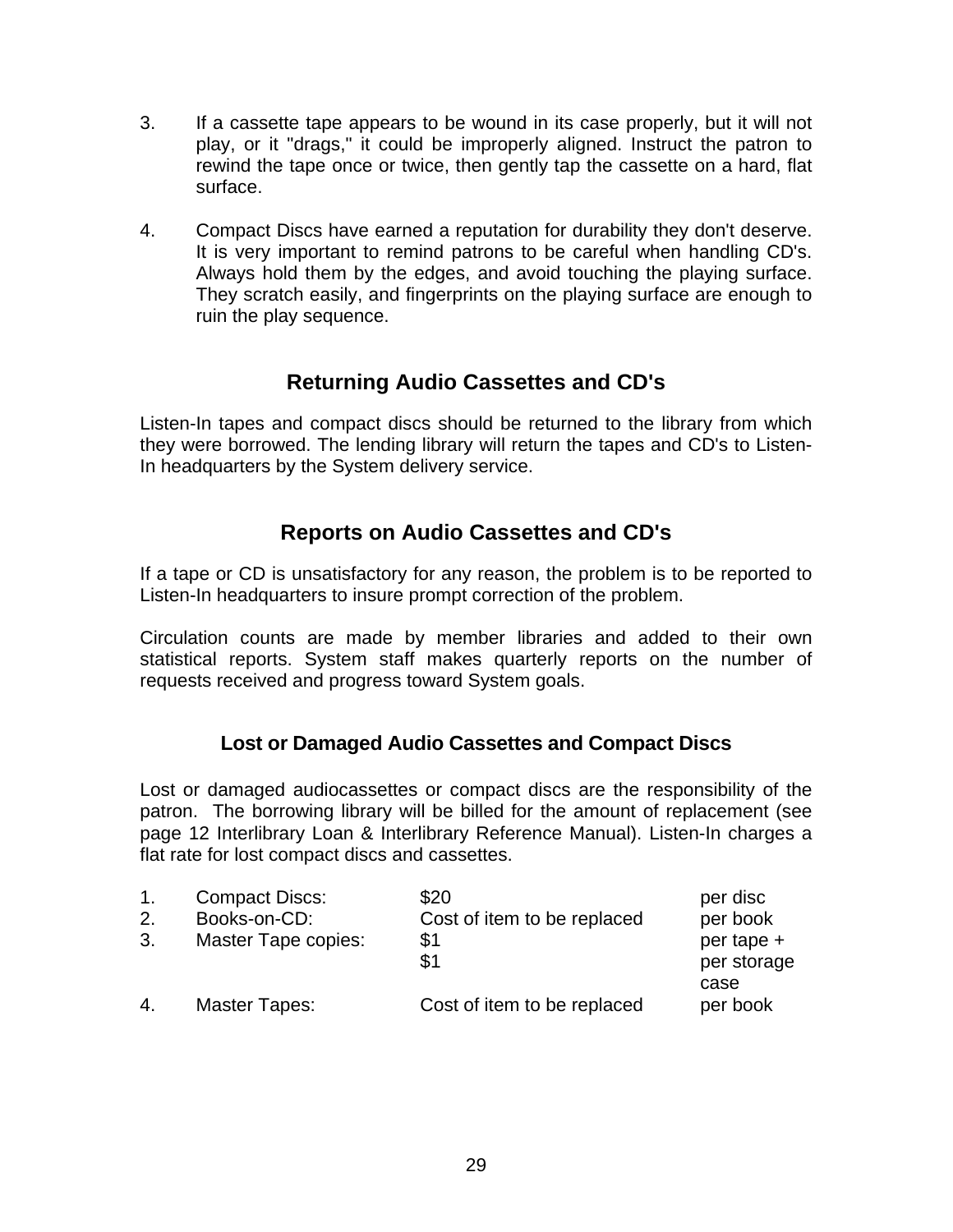# **Listen-In Overdues**

Listen-In audiocassettes and books-on-disc are checked out for a three week period.

The master tape copies are renewable for as many times as the patron wishes. The master tape books are not renewable.

Listen-In music cassettes and compact discs are loaned for a one week period. CD's are not renewable.

Overdue notices are sent by Listen-In staff when materials are a month or more overdue.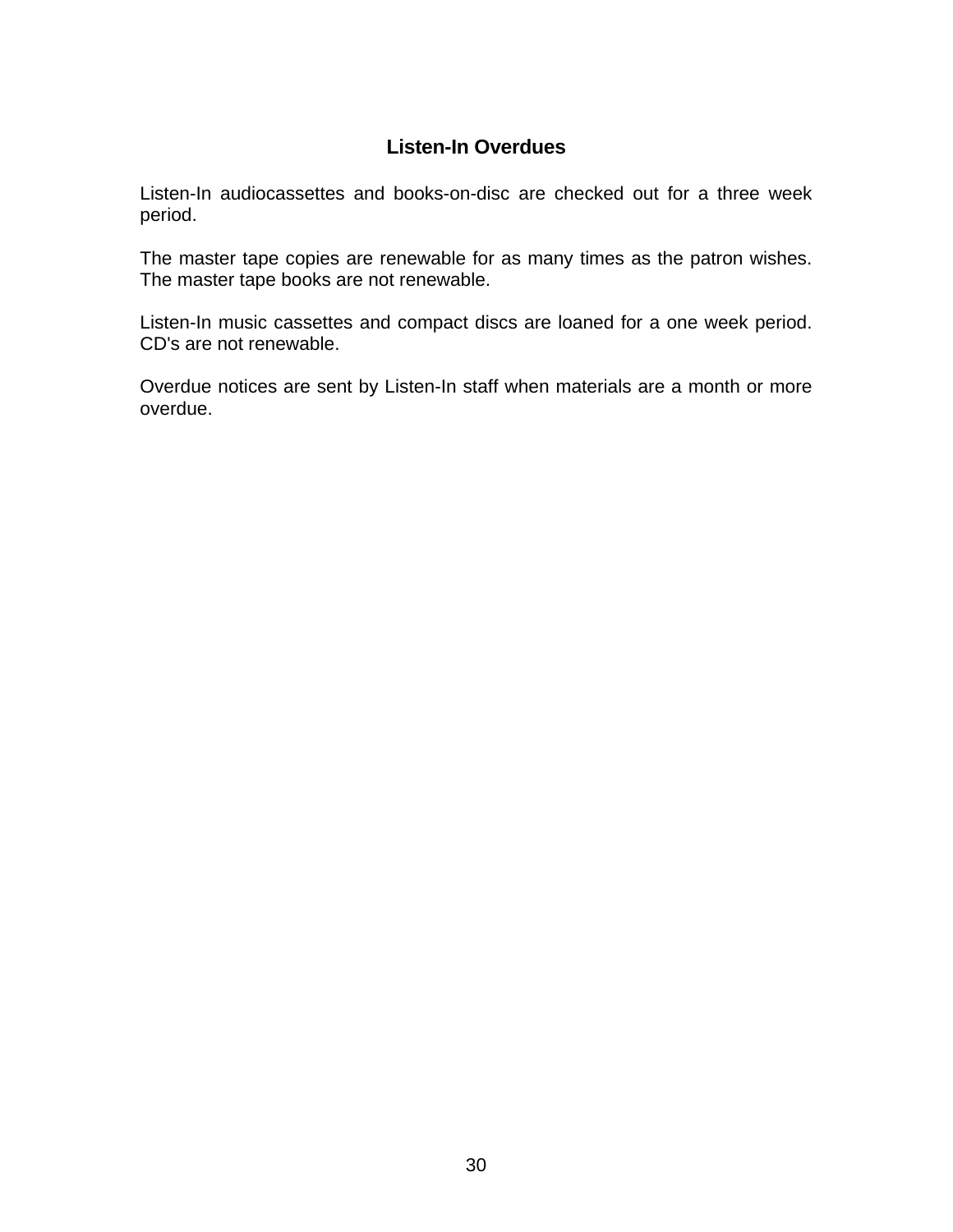# **VHS VIDEOCASSETTE & DVD MANUAL**

This catalog and the services described herein are supported by grants from the United States Department of Education, funds provided by the California Library Services Board through the California Library Services Act, and by funds contributed by member and affiliated libraries.

> Compiled by NSCLS Video Center Staff August 2003

*VHS Videocassette and DVD Manual*  International Standard Book Number: 1-891367-14-5 Compiled by North State Cooperative Library System Video Center Staff.

> North State Cooperative Library System 259 N. Villa Avenue Willows, California 95988-2607

> > Telephone: (530) 934-2173 Fax: (530) 934-7156 E-mail: annetnbc@sonic.net

Printed and placed in binder in the United States of America

Distributed by North State Cooperative Library System, Willows, California

ISBN 1-891367-14-5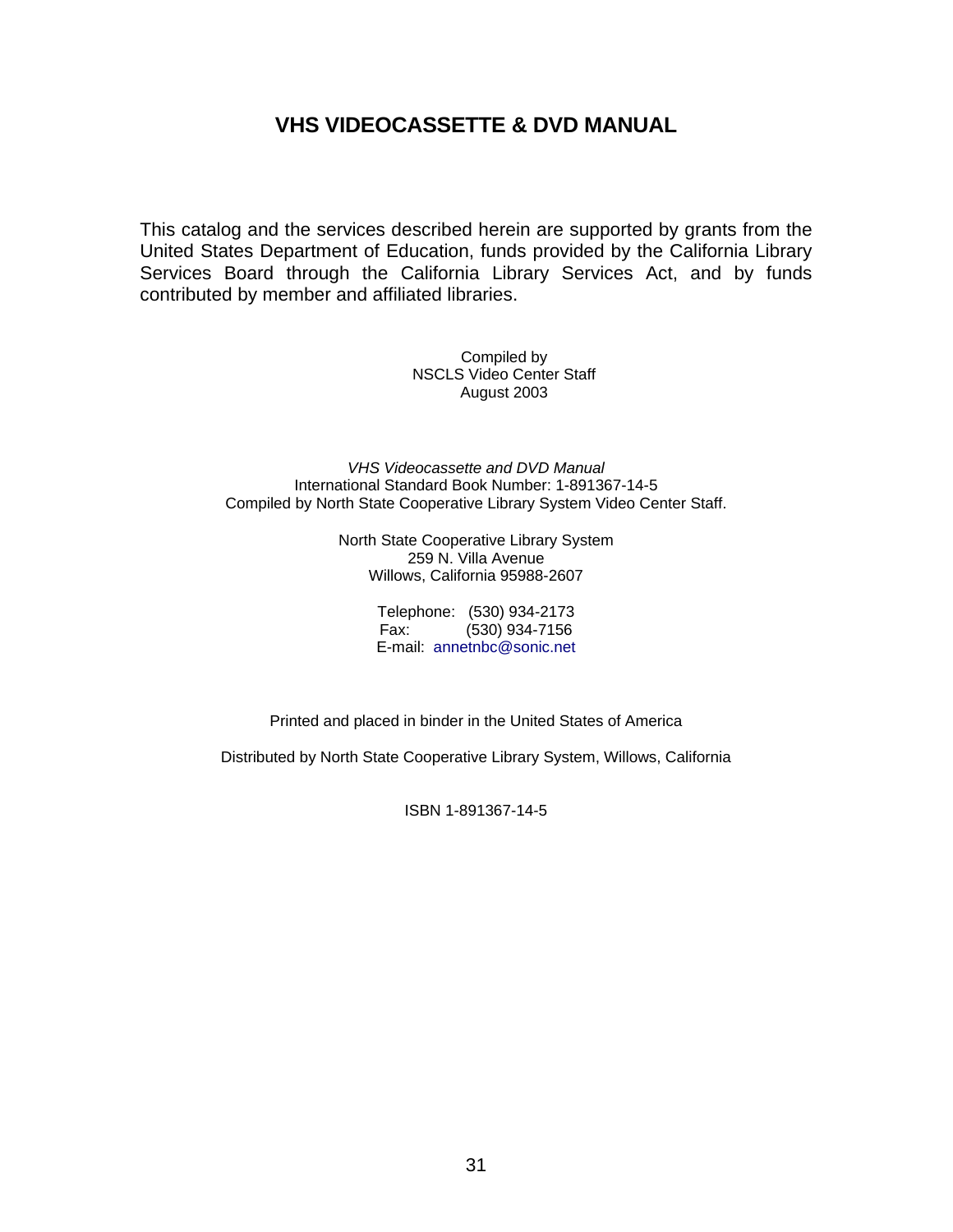### **Where Can VHS Videocassettes and DVDs Be Requested**

Library patrons can request videocassettes and digital video discs (DVDs) through their local library. The library will complete the borrowing arrangements with NSCLS Headquarters. The library has print catalogs or the catalog can be found online at http://nscls.library.net.

### **Lending Policies for Videocassette and DVD Service**

Videocassettes and DVDs are loaned free of charge to North State Public Library card holders, to NSCLS academic affiliates including their students and faculty.

### **Lending Rules for Videocassette and DVD Service**

- 1. The borrower assumes the responsibility for videocassette and DVD damage or loss.
- 2. Videocassettes and DVDs are for private home use only. Without a separate license from the copyright owner, it is a violation of Federal laws to exhibit prerecorded videocassettes or DVDs beyond the scope of the family and its social acquaintances.
- 3. The entire NSCLS videocassette collection is 1/2 inch VHS format and can only be played on VHS equipment. NSCLS videocassettes can not be used on Beta-format machines.
- 4. A maximum of four videocassettes or DVDs may be borrowed at one time for a loan period of two days each with no renewals allowed. Instructional videos or DVDs may be borrowed for a maximum of seven days each with no renewal. Local libraries may limit requests or adjust the loan period.
- 5. Some videos or DVDs are sent to the patron with supplies to be used when viewing. It is essential that these supplies be returned with the item.
- 6. Videocassettes and DVDs must be circulated in the order they are requested. No reservations for specific dates will be accepted. If a title you request is not available, a reserve will be placed. You will be shipped the title as soon as prior requests have been filled.
- 7. Videocassettes and DVDs must be returned on time so that other requests can be filled. Your local library will charge a fine for overdue item. Please check with library staff to determine what the overdue fine schedule is.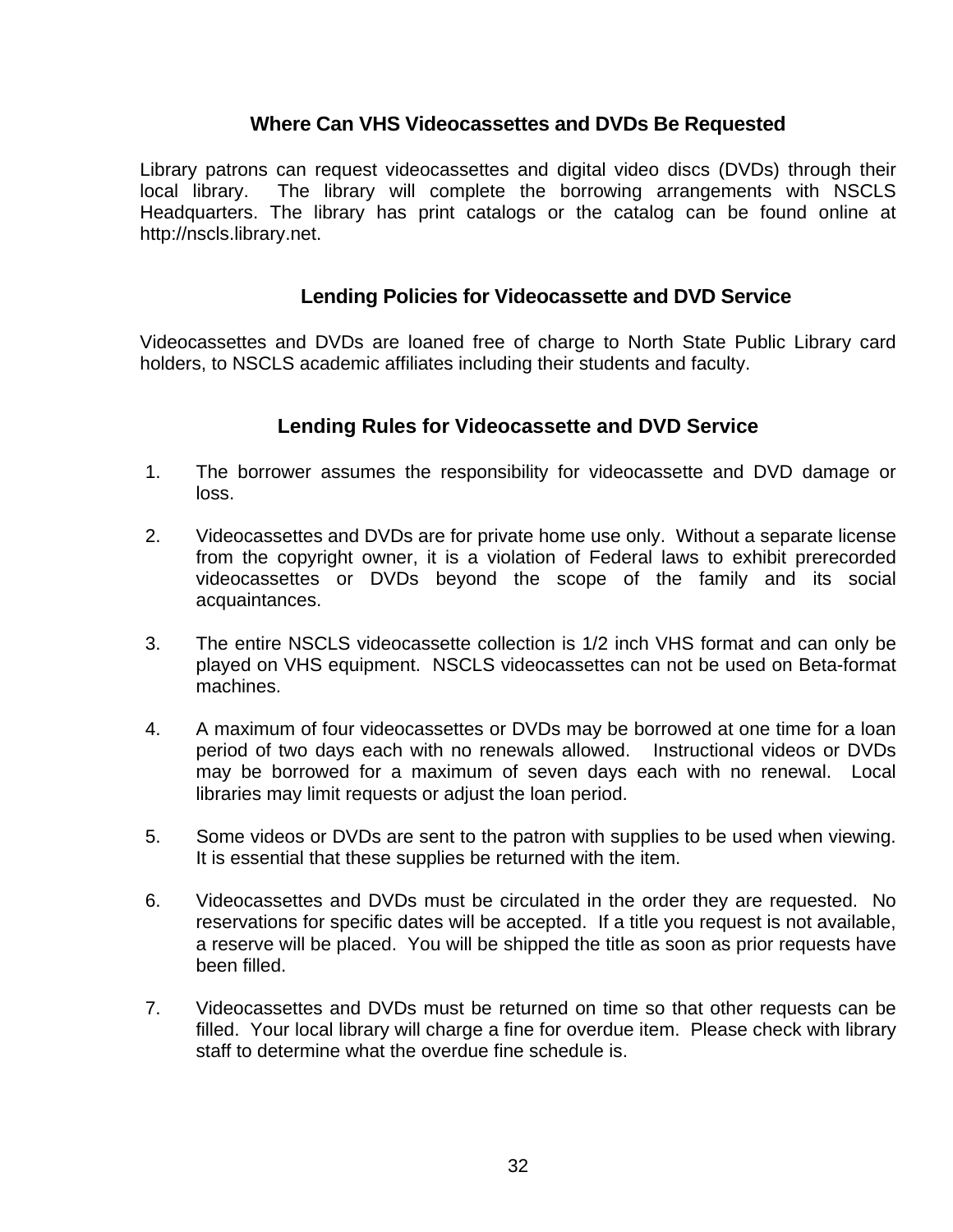- 8. Videocassettes are to be rewound after use and before returning them to the lending library.
- 9. Please handle DVDs by the edges only. Do not touch the non-label side.
- 10. Borrowers should not attempt to repair videocassettes or DVDs. They are to report damage to the lending library at once.
- 11. Requests for videocassettes and DVDs should be submitted on NSCLS Videocassette/DVD Request Forms. See following page for instructions.

### **Lost or Damaged Videocassettes and DVDs**

In case of loss or theft, the borrower will be charged full replacement cost of the videocassette or DVD. Charges for damage will be determined by NSCLS Headquarters staff. Videocassettes and DVDs which need to be checked for quality or damages should be sent to NSCLS Headquarters with a note describing the problem or how the videocassette or DVD was damaged.

### **Extension of System Service to Outside Agencies**

Staff time and budget constraints preclude the Library System from directly extending specialized service to other agencies and/or individuals. The System will honor requests for all available services channeled through all member public libraries as well as academic affiliates.

### **Audience Ratings**

No self-imposed ratings are listed. The ratings are the latest from the distributor.

- G **G** General Audiences. All ages.
- **NC-17** Restricted. No one under 17 admitted.
- **PG** Parental Guidance Suggested. Some material may not be suitable for children.
- **PG-13** Parents Strongly Cautioned. Some material may be inappropriate for children under 13.
- **R** Restricted. Under 17 requires accompanying parent or adult guardian.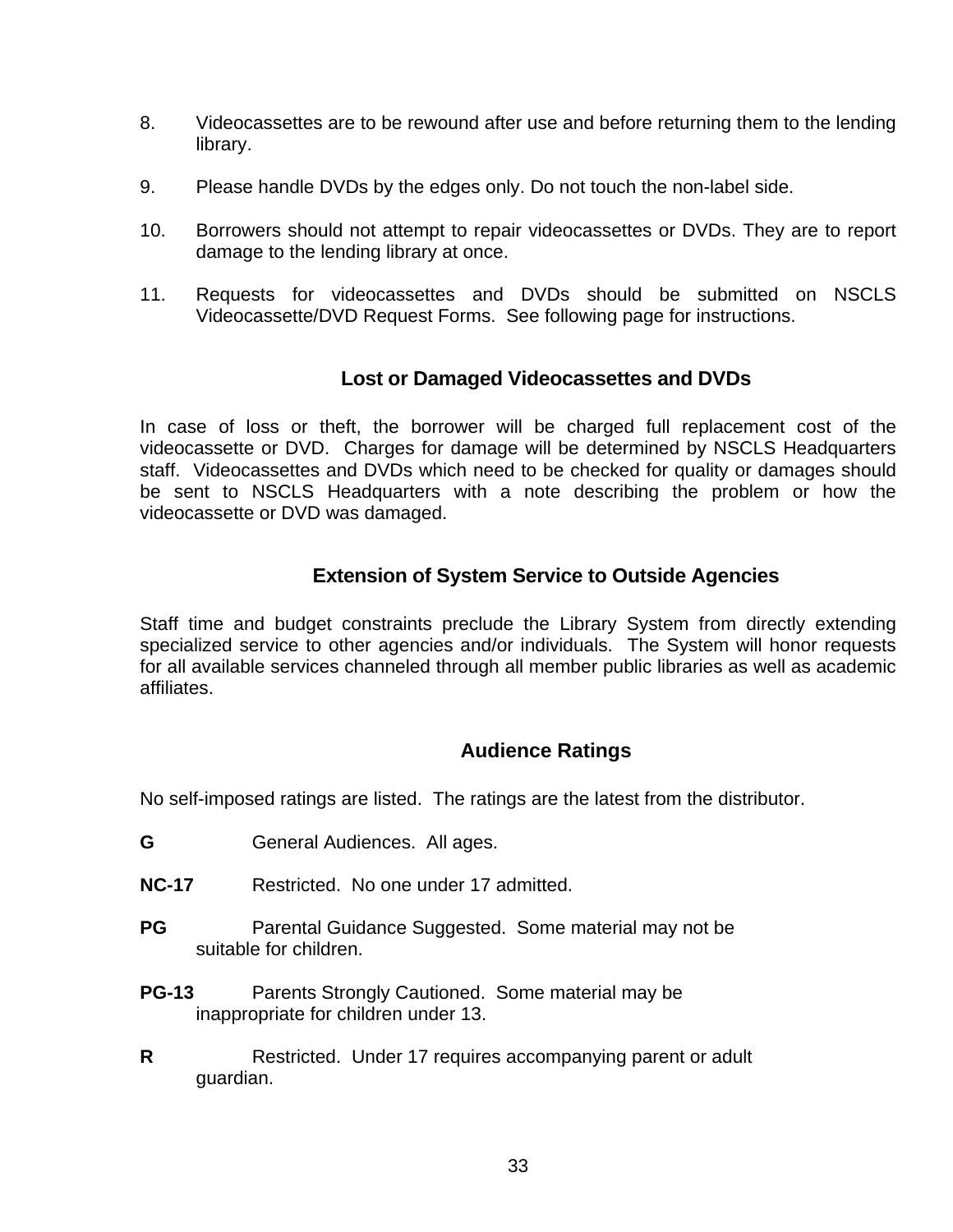- **TV-Y7** Directed to Older Children. This program is designed for children age 7 and older.
- **X** Restricted. No one under 17 admitted.

### **Video Initialisms**

- **B&W** Black and White
- **CC** Closed Captioned
- **ND** Not Dated
- **NR** Not Rated
- **CC** Close Captioned
- **OC** Open Captioned

### **Instructions for Completing Request Form**

Use the *NSCLS Videocassette/DVD Request Form* when requesting NSCLS videocassettes or DVDs. Patron may request a maximum of 4 videocassettes per library visit or as specified by the local library.

- 1. The form is in three parts. Send the WHITE and YELLOW copies to NSCLS Headquarters. Keep the PINK copy for your library's record that you have forwarded the request to NSCLS Hqdtrs. When the videocassette or DVD is shipped to your library, the WHITE copy will be taped to the videocassette or DVD to identify the request. NSCLS Headquarters will use the YELLOW copy as a circulation record. When the videocassette or DVD is returned to NSCLS Headquarters attach the appropriate WHITE forms to the case with masking tape. **PLEASE DO NOT USE SCOTCH TAPE.**
- 2. Patron should:
	- a. Type or print clearly your library's name on this line.
	- b. Type or print clearly your library's branch name on this line.
	- c. Record the date the form is completed in this space, as videocassettes and DVDs will be circulated on a first come, first served basis.
	- d. Type or print clearly the patron's: name, address and phone numbers on these lines.
	- e. Type or print clearly the title **exactly as it appears** in the videocassette/DVD catalog.
	- f. If you are requesting a DVD, please check the DVD box or write "DVD" next to the title. If you fail to mark "DVD", you will receive a videocassette if that title is available on video.
- 3. When a videocassette or DVD is returned to NSCLS Headquarters, scratch out the name of the Library (2a) and circle NSCLS Hqtrs. When returning DVDs, please ship in a padded envelope.